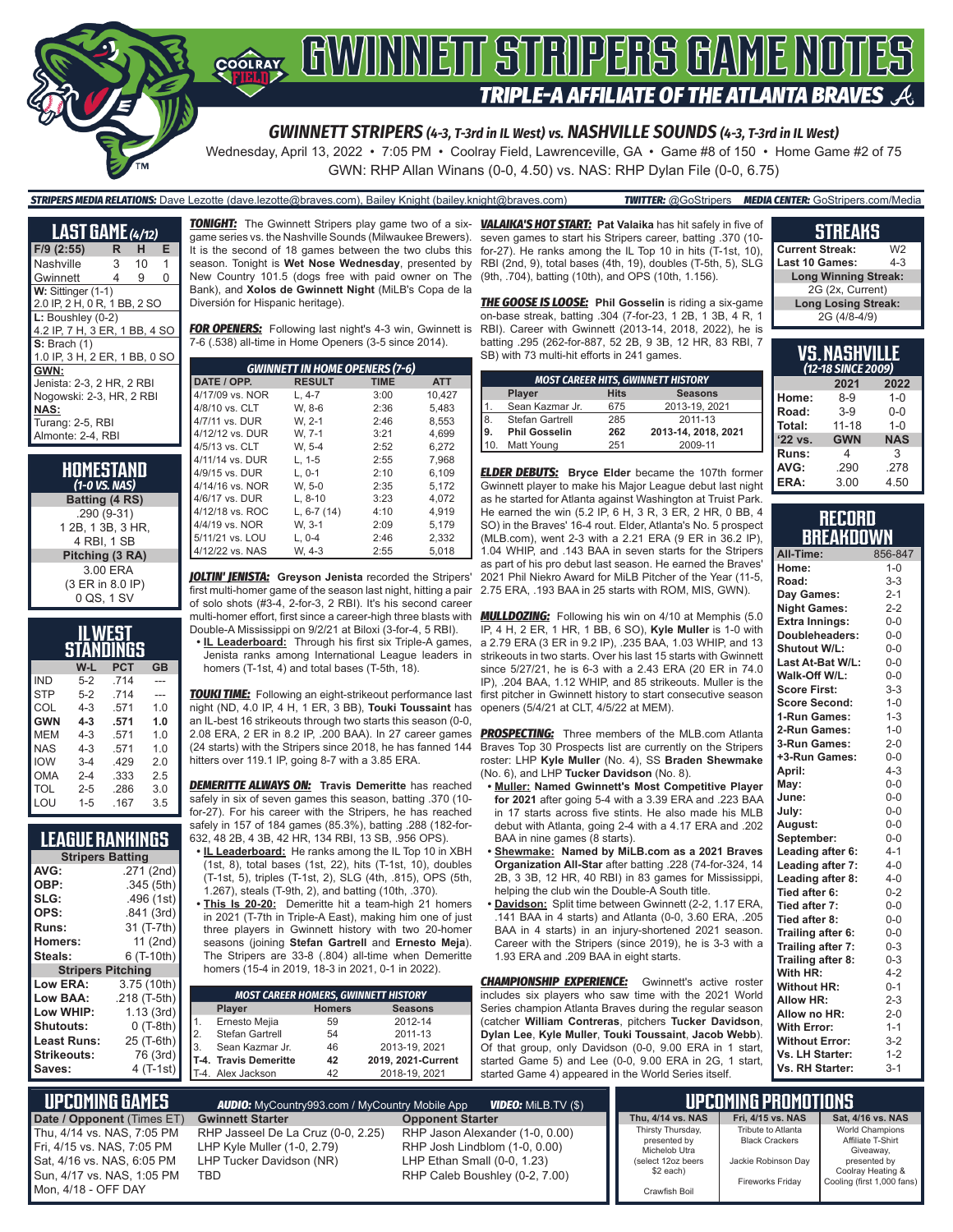# **NOTES, ETC.**



#### *WEDNESDAY, APRIL 13, 2022 VS. NASHVILLE*

| <b>MANAGER MATT TUIASOSOPO</b>                                                                                                                                                                                                                                                                                                                                                                                                                                                                                                                                                                                                                                                                                                                                                                                      | <b>VS.2022 OPPONENTS</b>                                                                                                                                                                                                                                                                                                                                                                                                                                                                                                                                                                                        |
|---------------------------------------------------------------------------------------------------------------------------------------------------------------------------------------------------------------------------------------------------------------------------------------------------------------------------------------------------------------------------------------------------------------------------------------------------------------------------------------------------------------------------------------------------------------------------------------------------------------------------------------------------------------------------------------------------------------------------------------------------------------------------------------------------------------------|-----------------------------------------------------------------------------------------------------------------------------------------------------------------------------------------------------------------------------------------------------------------------------------------------------------------------------------------------------------------------------------------------------------------------------------------------------------------------------------------------------------------------------------------------------------------------------------------------------------------|
| Matt Tuiasosopo enters his second season as the manager of the Stripers in 2022<br>He was named the seventh manager in Gwinnett history on 3/30/21, making him<br>the first former Gwinnett player to manage the club (played OF/1B from 2016-17)<br>In 2021, he guided the Stripers to a 71-58 record (3rd in Triple-A East Southeast<br>Division)  On 5/4/21 at Charlotte, he became the youngest manager in Gwinnett<br>history (34 years, 11 months, 25 days)  From 7/8/21-9/21/21, his Stripers owned<br>the best record in Triple-A Baseball (45-19, .703)  Began his managerial career<br>with Class-A Rome in 2019, earning Atlanta's Bobby Cox Award for Minor League<br>Manager of the Year  Coached at the Braves' Alternate Training Site in 2020.                                                      | <b>Road</b><br>Home<br><b>Total</b><br>Home<br><b>Road</b><br><b>Total</b><br><b>IND</b><br><b>BUF</b><br>$0-0$<br>$0-0$<br>$0-0$<br>$0-0$<br>$0-0$<br>$0-0$<br>LOU<br><b>CLT</b><br>$0-0$<br>$0-0$<br>$0 - 0$<br>$0-0$<br>$0 - 0$<br>$0 - 0$<br><b>MEM</b><br>$0 - 0$<br>$3 - 3$<br>$3 - 3$<br><b>DUR</b><br>$0-0$<br>$0 - 0$<br>$0-0$<br><b>NAS</b><br>$1 - 0$<br>$0-0$<br><b>JAX</b><br>$0 - 0$<br>$0 - 0$<br>$0-0$<br>$1 - 0$<br><b>LHV</b><br>$0-0$<br>$0-0$<br>$0 - 0$<br><b>NOR</b><br>$0-0$<br>$0-0$<br>$0-0$<br><b>WEST</b><br>$1-0$<br>$3 - 3$<br>$4 - 3$<br><b>EAST</b><br>$0 - 0$<br>$0 - 0$<br>0-0 |
| $W-L$<br><b>PCT</b><br>Tuiasosopo's Managerial Career<br><b>Games</b><br><b>Playoffs</b><br>With Gwinnett (2 Seasons):<br>136<br>75-61<br>.551<br>0<br>MiLB Career (3 Seasons):<br>275<br>140-135<br>.509<br>$\mathbf 0$                                                                                                                                                                                                                                                                                                                                                                                                                                                                                                                                                                                            |                                                                                                                                                                                                                                                                                                                                                                                                                                                                                                                                                                                                                 |
| EJECTIONS (0)                                                                                                                                                                                                                                                                                                                                                                                                                                                                                                                                                                                                                                                                                                                                                                                                       | LAST AT-BAT WINS (0)                                                                                                                                                                                                                                                                                                                                                                                                                                                                                                                                                                                            |
| Player/Coach<br>Date/Inning<br><b>Umpire</b>                                                                                                                                                                                                                                                                                                                                                                                                                                                                                                                                                                                                                                                                                                                                                                        | The Stripers are 0-0 (.---) in games decided in the last at-bat in 2022.<br>Date/Opponent<br><b>Score</b><br>Game-Winning Play (*=Walk-Off)                                                                                                                                                                                                                                                                                                                                                                                                                                                                     |
| <b>TEAM DEFENSE (T-2ND IN INTERNATIONAL LEAGUE)</b><br><b>PCT</b><br>G<br><b>TC</b><br>PO<br>E<br><b>DP</b><br>A<br><b>TP</b><br>.992<br>$\overline{7}$<br>244<br>182<br>60<br>2<br>6<br>$\mathbf 0$<br><b>Catchers</b><br><b>SB</b><br>$\mathsf{cs}$<br><b>PCT</b><br><b>PB</b><br>W-L<br><b>ATT</b><br>Casteel, Ryan<br>3<br>$\mathbf 0$<br>3<br>.000<br>$\mathbf{1}$<br>$1 - 1$                                                                                                                                                                                                                                                                                                                                                                                                                                  |                                                                                                                                                                                                                                                                                                                                                                                                                                                                                                                                                                                                                 |
| $\mathbf 0$<br>Contreras, William<br>$\mathbf 0$<br>$\mathbf 0$<br>.000<br>$\mathbf{1}$<br>$1 - 0$<br>$\Omega$<br>$\Omega$<br>$---$                                                                                                                                                                                                                                                                                                                                                                                                                                                                                                                                                                                                                                                                                 | <b>GWINNETT PLAYERS USED (31 IN 2022)</b>                                                                                                                                                                                                                                                                                                                                                                                                                                                                                                                                                                       |
| Pabst, Arden<br>$\mathbf 0$<br>$\mathbf 0$<br>$0-0$<br>Tromp, Chadwick<br>6<br>$\mathbf{1}$<br>$\overline{7}$<br>.143<br>$\mathbf 0$<br>$2 - 2$<br>10<br>$\overline{11}$<br>Total:<br>$\mathbf{1}$<br>.091<br>1<br>$4 - 3$<br><b>Outfield Assists (2):</b><br>Dean $(2)$<br>Pitcher Pickoffs (2):<br>Kingham (1), Muller (1)<br><b>Catcher Pickoffs (0):</b>                                                                                                                                                                                                                                                                                                                                                                                                                                                        | Pitchers (16)<br>Position (15)<br>Alaniz, R.J.<br>Casteel, Ryan<br>Brach, Brad<br>Contreras, William<br>Brennan, Brandon<br>Dean, Justin<br>Burrows, Thomas<br>Demeritte, Travis<br>De La Cruz, Jasseel<br>DeShields, Delino<br>Elledge, Seth<br>Goins, Ryan<br>Johnstone, Connor<br>Gonzalez, Yariel<br>Kingham, Nolan<br>Gosselin, Phil<br>Lee, Dylan<br>Jenista, Greyson<br>Muller, Kyle<br>Nogowski, John<br>Sittinger, Brandyn<br>Pabst, Arden<br>Stephens, Jackson<br>Shewmake, Braden                                                                                                                    |
| <b>STARTS</b><br><b>By Batting Order</b><br>Gosselin (4), DeShields (3)<br>1:<br>Goins (2), Gosselin (2), Valaika (2), Tucker (1)<br>3:<br>Demeritte (7)                                                                                                                                                                                                                                                                                                                                                                                                                                                                                                                                                                                                                                                            | Tonkin, Michael<br>Tromp, Chadwick<br>Toussaint, Touki<br>Tucker, Preston<br>Vincent, Nick<br>Valaika, Pat<br>Winans, Allan<br>Italics = Player no longer in Braves organization                                                                                                                                                                                                                                                                                                                                                                                                                                |
| Nogowski (5), Contreras (1), Valaika (1)<br>4:<br>Y. Gonzalez (3), Valaika (3), Tucker (1)<br>5:<br>Shewmake (3), Goins (1), Jenista (1), Tucker (1), Valaika (1)<br>6:<br>Goins (2), Tromp (2), Casteel (1), Y. Gonzalez (1), Nogowski (1)<br>7:<br>Jenista (3), Tromp (2), Casteel (1), Pabst (1)<br>8:<br>Dean (5), Goins (1), Y. Gonzalez (1)<br>9:<br><b>By Position</b><br>Tromp (4), Casteel (2), Contreras (1)<br>C:<br>Nogowski (6), Jenista (1)<br>1B:<br>Valaika (5), Goins (2)<br>2B:<br>3B: Y. Gonzalez (4), Gosselin (2), Valaika (1)<br>SS: Goins (4), Shewmake (3)<br>Tucker (3), Gosselin (2), Demeritte (1), Jenista (1)<br>LF:<br>Dean (5), DeShields (2)<br>CF:<br>Demeritte (6), Jenista (1)<br>RF:<br>DH: DeShields (1), Y. Gonzalez (1), Gosselin (1), Jenista (1), Nogowski (1), Pabst (1), | <b>BASS-LANTA</b><br>Two players have played for both Gwinnett and Atlanta in 2022:<br>Contreras, William (C)<br>Stephens, Jackson (RHP)                                                                                                                                                                                                                                                                                                                                                                                                                                                                        |
| Valaika (1)                                                                                                                                                                                                                                                                                                                                                                                                                                                                                                                                                                                                                                                                                                                                                                                                         | <b>ATLANTA BRAVES REHAB ASSIGNMENTS (O IN 2022)</b><br>Player<br>Injury (IL Date)<br><b>Rehab Dates</b>                                                                                                                                                                                                                                                                                                                                                                                                                                                                                                         |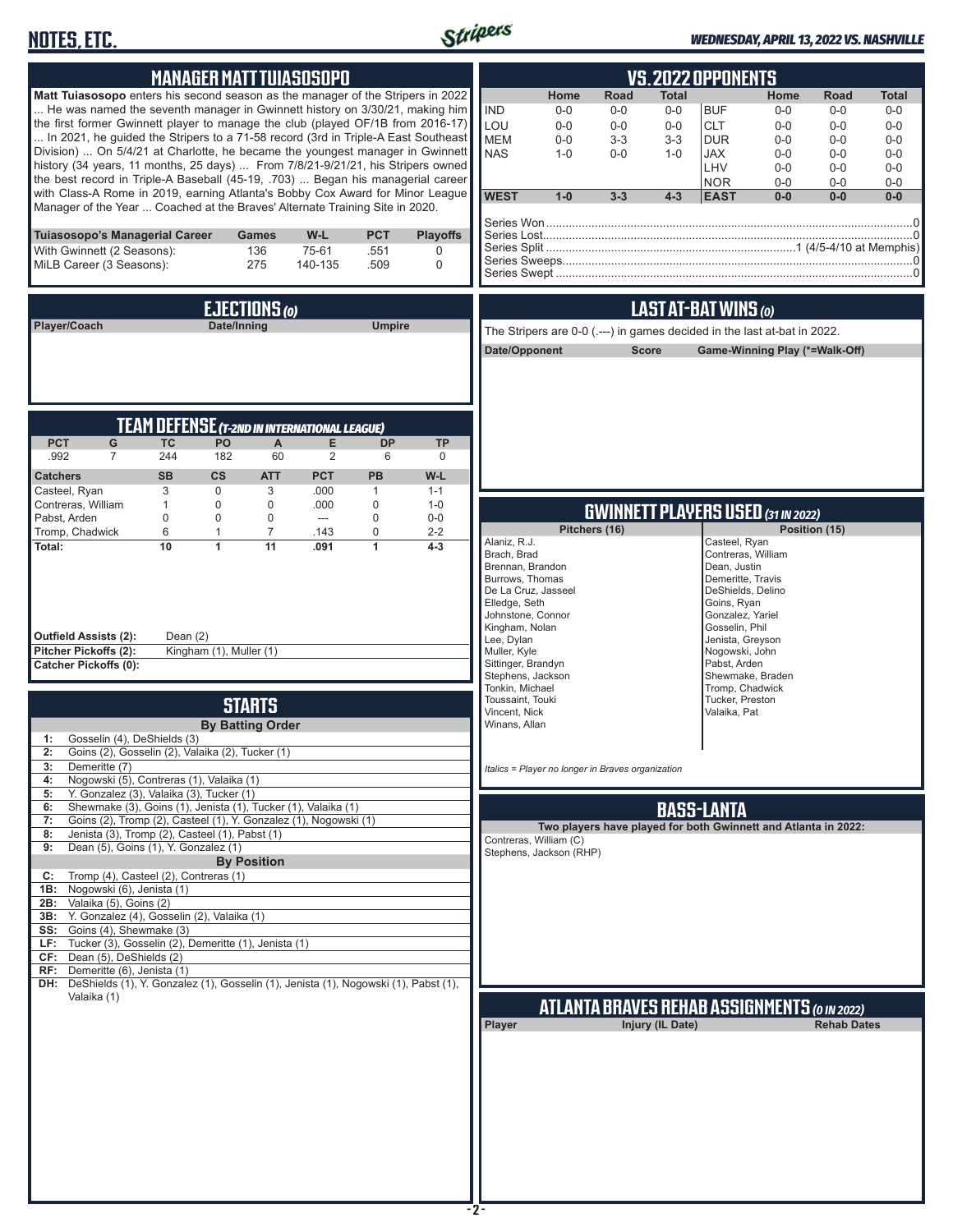# **STARTING PITCHER**



**BIO ON PAGE 92 OF MEDIA GUIDE**

#### *WEDNESDAY, APRIL 13, 2022 VS. NASHVILLE*

# **37****Allan Winans**

| ___  |         | .                                                                     |  |
|------|---------|-----------------------------------------------------------------------|--|
| B/T: | R/R     | <b>BORN:</b> 8/10/95 in Bakersfield, CA (age 26)                      |  |
| HT:  | $6 - 2$ | <b>ACQUIRED:</b> Selected by the Braves from the New York Mets during |  |
| WT:  | 185     | the Triple-A phase of the 2021 Rule 5 Draft.                          |  |

*TONIGHT'S START:* **Allan Winans** makes his first career appearance at Coolray Field in game two of a six-game series vs. Nashville ... In his 69th career MiLB game, is making just his second start and his second appearance at the Triple-A level ... In 27 career home games in full-season MiLB, is 1-2 with a 2.06 ERA and five saves ... In 48 career night games (1 start) in full-season MiLB, is 1-4 with a 2.36 ERA and 12 saves.

*2022 SEASON:* Making his Braves organization debut after being selected in the 2021 Rule 5 Draft from the New York Mets (3-7, 2.64 ERA, 1.90 BAA, 14 SV in 67G from 2018-19, 2021) ... **4/8 at MEM:** Made both his Triple-A debut and his first career start, setting a career high with 4.0 innings (ND, 3 H, 2 ER, 2 BB, 4 SO) in the Stripers' 4-3 loss ... He was the first Gwinnett player to make his Triple-A debut as a starting pitcher since **Bryce Elder** on 8/20/21 at Louisville.

*2022 SPRING TRAINING:* In the first MLB Spring Training stint of his career, Winans appeared in two games for the Braves, going 1-0 with a 1.80 ERA (1 ER in 5.0 IP) ... Allowed just two hits and no walks while striking out six.

*2021 SEASON:* Went 2-3 with a 1.72 ERA, .145 BAA, and three saves (3-for-4) in 26 relief appearances between Advanced-A Brooklyn (12G) and Double-A Binghamton (14G) of the New York Mets organization ... Named a Mets Organization All-Star by MiLB.com ... Posted an ERA under 2.00 in May (1.42 in 5G), July (1.32 in 8G), and August (1.98 in 6G) ... Placed on the 7-day Injured List on 9/6 and missed the remainder of the season.

| <b>WINANS' 2022 STATS</b> |         |      |      |       |    |           |    |           |            |
|---------------------------|---------|------|------|-------|----|-----------|----|-----------|------------|
| Team                      | W-L     | ERA  | G/GS | ΙP    | ER | <b>HR</b> | вв | <b>SO</b> | <b>BAA</b> |
| <b>Gwinnett (AAA)</b>     | $0 - 0$ | 4.50 | 1/1  | 4.0   |    |           |    | 4         | .214       |
| MiLB Career:              | $3 - 7$ | 2 71 | 68/1 | 113.0 | 34 | 6         | 40 | 104       | .191       |
| MLB Career:               | $0 - 0$ | - -- | 0/0  | 0.0   |    |           |    |           | $---$      |

| <b>WINANS' 2022 SPLITS (WITH GWINNETT)</b> |                     |                  |                       |  |  |  |  |  |  |
|--------------------------------------------|---------------------|------------------|-----------------------|--|--|--|--|--|--|
| Home:                                      | 10-0, -.-- ERA (0G) | Road:            | $0-0$ , 4.50 ERA (1G) |  |  |  |  |  |  |
| Day:                                       | 0-0, -.-- ERA (0G)  | Night:           | 0-0, 4.50 ERA (1G)    |  |  |  |  |  |  |
| Starter:                                   | 0-0, 4.50 ERA (1G)  | <b>Reliever:</b> | $0-0, - -$ ERA $(0G)$ |  |  |  |  |  |  |
| Vs. LHB:                                   | .286 BAA, 0 HR      | Vs. RHB:         | .143 BAA, 0 HR        |  |  |  |  |  |  |

|         | <b>WINANS VS. NASHVILLE</b> |            |   |           |     |   |    |           |           |    |  |  |
|---------|-----------------------------|------------|---|-----------|-----|---|----|-----------|-----------|----|--|--|
|         | W-L                         | <b>ERA</b> | G | <b>GS</b> | ΙP  | н | ER | <b>HR</b> | <b>BB</b> | SO |  |  |
| 2022:   | 0-0                         | --         |   |           | J.O |   |    |           |           |    |  |  |
| Career: | 0-0                         | --         |   |           | 0.0 |   |    |           |           |    |  |  |

|             | <b>WINANS' HIGHS &amp; LOWS</b> |                                  |  |  |  |  |  |  |  |  |
|-------------|---------------------------------|----------------------------------|--|--|--|--|--|--|--|--|
|             | <b>Season</b>                   | Career (MiLB and MLB)            |  |  |  |  |  |  |  |  |
| IP:         | 4.0 (4/8, GWN at MEM)           | 4.0 (4/8/22, GWN at MEM)         |  |  |  |  |  |  |  |  |
| $\vert$ so: | 4 (4/8, GWN at MEM)             | 5 (8/17/21, BNG at POR)          |  |  |  |  |  |  |  |  |
| (BB)        | 2 (4/8, GWN at MEM)             | 3 (2x, last: 8/4/19, COL at HAG) |  |  |  |  |  |  |  |  |
| Iн:         | 3 (4/8, GWN at MEM)             | 5 (8/13/18, KNG vs. BLU)         |  |  |  |  |  |  |  |  |
| ER:         | 2 (4/8, GWN at MEM)             | 3 (8/20/18, KNG at GRN)          |  |  |  |  |  |  |  |  |
| Low-Hit CG: | None                            | None                             |  |  |  |  |  |  |  |  |
| Low-ER CG:  | None                            | None                             |  |  |  |  |  |  |  |  |

#### *WINANS' CAREER ACCOLADES*

**2021:** MiLB.com New York Mets Organization All-Star.

|             | <b>WINANS' 2022 STARTS (ALL LEVELS)</b> |                                |  |  |  |  |  |  |       |         |              |              |                                        |
|-------------|-----------------------------------------|--------------------------------|--|--|--|--|--|--|-------|---------|--------------|--------------|----------------------------------------|
| <b>Team</b> | Date/Opp.                               | Result IP H R ER HR BB SO NP-S |  |  |  |  |  |  |       | Catcher | Opp. Starter | <b>Final</b> | <b>Notes</b>                           |
| <b>GWN</b>  | 4/8 at MEM                              | ND.0-0 4.0 3 2 2 0 2 4         |  |  |  |  |  |  | 62-39 | Tromp   | Z. Thompson  | $-4-3$       | Winans' first career start in 68 games |
|             |                                         |                                |  |  |  |  |  |  |       |         |              |              |                                        |

|                     | <b>STRIPERS STARTING PITCHERS (5 IN 2022)</b> |            |    |    |         |                               |                            |                                                    |  |  |  |
|---------------------|-----------------------------------------------|------------|----|----|---------|-------------------------------|----------------------------|----------------------------------------------------|--|--|--|
| <b>Pitcher</b>      | W-L                                           | <b>ERA</b> | GS | QS |         | <b>Team W-L Run Support</b>   | <b>Last Gwinnett Start</b> | <b>Final Line</b>                                  |  |  |  |
| Davidson, Tucker    | $0-0$                                         | المعرف     |    |    | $0-0$   | $0.00$ RPG $(0 \text{ Tot.})$ | N/A                        |                                                    |  |  |  |
| De La Cruz, Jasseel | $0-0$                                         | 2.25       |    |    | $0 - 1$ | 4.00 RPG (4 Tot.)             | 4/9 at MEM (ND)            | 4.0 IP, 2 H, 1 R, 1 ER, 0 BB, 3 SO, 1 HR (41p/31s) |  |  |  |
| Muller, Kyle        | 1-0                                           | 2.79       |    |    | $1 - 7$ | 3.50 RPG (7 Tot.)             | 4/10 at MEM (W)            | 5.0 IP, 4 H, 2 R, 2 ER, 1 BB, 6 SO, 1 HR (83p/55s) |  |  |  |
| Stephens, Jackson   | 1-0                                           | 3.00       |    |    | 1-0     | 4.00 RPG (4 Tot.)             | 4/7 at MEM (W)             | 6.0 IP, 4 H, 2 R, 2 ER, 0 BB, 7 SO (71p/52s)       |  |  |  |
| Toussaint, Touki    | 0-0                                           | 2.08       |    |    | $2 - 0$ | 3.50 RPG (7 Tot.)             | 4/12 vs. NAS (ND)          | 4.0 IP, 4 H, 1 R, 1 ER, 3 BB, 8 SO (80p/48s)       |  |  |  |
| Winans, Allan       | 0-0                                           | 4.50       |    |    | $0 - 1$ | 3.00 RPG (3 Tot.)             | 4/8 at MEM (ND)            | 4.0 IP, 3 H, 2 R, 2 ER, 2 BB, 4 SO (62p/39s)       |  |  |  |
| Total:              | $2 - 0$                                       | 2.78       |    |    | $4 - 3$ | 3.57 RPG (25 Tot.)            |                            |                                                    |  |  |  |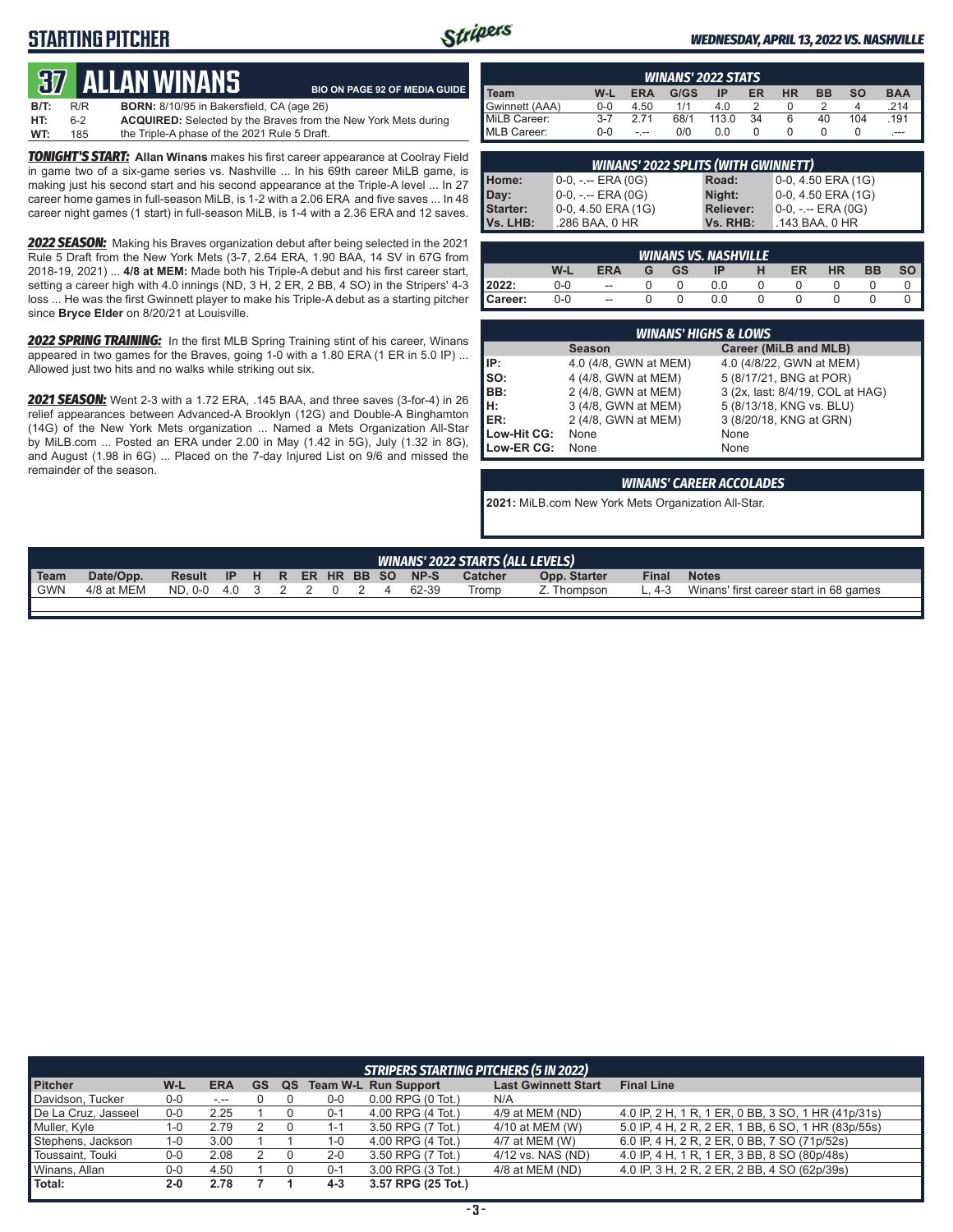### **BULLPEN**



#### *WEDNESDAY, APRIL 13, 2022 VS. NASHVILLE*

| <b>STRIPERS PITCHING BREAKDOWN</b>                                             |                          |            |      |                          |    |           |             |           |            |  |
|--------------------------------------------------------------------------------|--------------------------|------------|------|--------------------------|----|-----------|-------------|-----------|------------|--|
|                                                                                | W-L                      | <b>ERA</b> | IP   | R                        | ER | <b>HR</b> | <b>BB</b>   | <b>SO</b> | <b>BAA</b> |  |
| Starters:                                                                      | $2 - 0$                  | 278        | 321  | 10                       | 10 | 2         | 11          | 43        | .204       |  |
| <b>Relievers:</b>                                                              | $2 - 3$                  | 4.88       | 27.2 | 15                       | 15 | 6         | 10          | 33        | .233       |  |
| Total:                                                                         | $4 - 3$                  | 3 7 5      | 60.0 | 25                       | 25 | 8         | 21          | 76        | 218        |  |
| <b>Saves/Opp:</b> 4/6 (66.7%) <b>Holds:</b> 7<br><b>IR/Scored:</b> 6/0 (00.0%) |                          |            |      |                          |    |           |             |           |            |  |
|                                                                                | <b>Quality Starts: 1</b> |            |      | <b>Complete Games: 0</b> |    |           | Shutouts: 0 |           |            |  |

## **32 R.J. ALANIZ** *- RHP - 30 YRS - McALLEN, TX*

*RELIEF W/GWN:*0-0, 4.50 ERA in 2G *START W/GWN:*0-0, -.-- ERA in 0G *GF:*1 *HOLDS:*0 *SAVES:*1/1 *IR/SCORED:*0/0 *SCORELESS STREAK:*-1G

- *LAST RELIEF:*4/10 at MEM (1.0 IP, 2 H, 1 R, 1 ER, 0 BB, 1 SO, 1 HR)
- **• 2022: 4/7 at MEM:** Earned a save in his Gwinnett debut (1.0 IP, 0 H, 0 R, 1 SO), finishing off a 5-2 win.
- **• 2022 Spring Training:** 0-0, 9.00 ERA, .400 BAA in 1G with Atlanta.
- **• 2021:** Pitched for both Triple-A Louisville (1-3, 3.46 ERA, .286 BAA, 1 SV in 33G) and Cincinnati (0-0, 3.38 ERA, .111 BAA in 3G).
- **• Triple-A Stops:** Prior to joining Gwinnett, has pitched for Toledo (DET) from 2016- 17, Durham (TB) in 2018, Tacoma (SEA) in 2019, and Louisville (CIN) from 2019- 21 ... Was a part of Durham's Governors' Cup championship team in 2018.
- **• MLB Career:** 1-0, 8.35 ERA, .278 BAA, 0 SV in 15G (0 starts) with Seattle (2019) and Cincinnati (2019, 2021).
- **• Acquired:** MiLB FA (3/20/22) ... Originally signed by the Houston Astros as a nondrafted free agent (8/14/09).

### **53 BRAD BRACH** *- RHP - 36 YRS - FREEHOLD, NJ*

*RELIEF W/GWN:*0-0, 6.00 ERA in 3G *START W/GWN:*0-0, -.-- ERA in 0G *GF:*3 *HOLDS:*0 *SAVES:*1/1 *IR/SCORED:*0/0 *SCORELESS STREAK:*-1G

- *LAST RELIEF:*4/12 vs. NAS (save, 1.0 IP, 3 H, 2 R, 2 ER, 1 BB, 0 SO) **• 2022: 4/12 vs. NAS:** On his 36th birthday, earned 1st save with Gwinnett, closing
- out 4-3 win (1.0 IP, 3 H, 2 ER, 1 BB).
- **• 2022 Spring Training:** 1-0, 0.00 ERA, .250 BAA in 1G with Atlanta.
- **• 2021:** In 35G with Cincinnati, was 1-2 with a 6.30 ERA, .254 BAA, and 1 save ... Also logged 8G with Triple-A Louisville (0-0, 0.00 ERA, 0 ER in 8.2 IP, 15 SO).
- **• Triple-A Stops:** Prior to joining Gwinnett, has pitched for Tucson (SD) from 2011- 13, Norfolk (BAL) in 2014, and Louisville (CIN) in 2021.
- **• MLB Career:** 38-29, 3.55 ERA, .232 BAA, 34 SV in 531G (0 starts) with San Diego (2011-13), Baltimore (2014-18), Atlanta (2018), Chicago Cubs (2019), New York Mets (2019-20), and Cincinnati (2021) ... Pitched in the MLB Postseason for Baltimore (2014, 2016) and Atlanta (2018).
- **• Acquired:** MiLB FA (3/19/22) ... Originally the San Diego Padres' 42nd-round pick in 2008 out of Monmouth University (West Long Branch, NJ).

# **57 BRANDON BRENNAN** *- RHP - 30 YRS - MISSION VIEJO, CA*

| RELIEF W/GWN: 0-0, 10.80 ERA in 2G | <b>START W/GWN: 0-0, -.-- ERA in 0G/</b>                                |
|------------------------------------|-------------------------------------------------------------------------|
| GF: 0                              | <b>HOLDS: 1 SAVES: 0/0 IR/SCORED: 0/0 SCORELESS STREAK: 1G (1.0 IP)</b> |
|                                    | <b>LAST RELIEF:</b> 4/9 at MEM (1.0 IP, 1 H, 0 R, 0 BB, 3 SO)           |

- **• 2022 Spring Training:** 0-0, 20.25 ERA, .429 BAA in 2G with Atlanta.
- **• 2021:** Made 32 relief appearances with Triple-A Worcester (Red Sox), going 1-2 with a 5.97 ERA, .293 BAA, and 1 save (1-for-4) ... Also made 1 MLB appearance with Boston, tossing 3.0 scoreless IP on 6/12 vs. Toronto.
- **• Triple-A Stops:** Prior to joining Gwinnett, has pitched for Charlotte (CWS) from 2017-18, Tacoma (SEA) in 2019, and Worcester (BOS) in 2021.
- **• MLB Career:** 3-6, 4.21 ERA, .214 BAA, 0 SV in 55G (0 starts) with Seattle (2019- 20) and Boston (2021).
- **• Acquired:** MiLB FA (3/10/22) ... Originally the Chicago White Sox' 4th-round pick in 2012 out of Orange Coast College (Costa Mesa, CA).

# **49 THOMAS BURROWS** *- LHP - 27 YRS - FLORENCE, AL*

*RELIEF W/GWN:*1-0, 11.57 ERA in 3G *START W/GWN:*0-0, -.-- ERA in 0G *GF:*0 *HOLDS:*1 *SAVES:*0/1 *IR/SCORED:*3/0 *SCORELESS STREAK:*1G (1.0 IP) *LAST RELIEF:*4/12 vs. NAS (hold, 1.0 IP, 1 H, 0 R, 0 BB, 1 SO)

- **• GWN Career:** 5-2, 3.77 ERA (36 ER in 86.0 IP), 6 SV in 65G (1 start) since 2019.
- **• 2022: 4/6 at MEM:** Struck out his lone batter faced (Nolan Gorman), stranding 3 inherited runners and earning his first win of the year. **• 2022 Spring Training:** 0-0, 0.00 ERA, .000 BAA in 1G with Atlanta.
- **• 2021:** Spent entire year with Gwinnett, going 3-1 with a 2.64 ERA, .176 BAA, and 0
- saves (0-for-1) in 35G (1 start) ... Led team in relief strikeouts (65). **• MLB Career:** Has yet to make his Major League debut.
- 
- **• Acquired:** Via trade with Seattle (1/11/17) ... Originally the Seattle Mariners' 4thround pick in 2016 out of the University of Alabama.

|            | <b>PITCHING BY MONTH</b> |            |      |          |    |           |           |           |            |  |  |
|------------|--------------------------|------------|------|----------|----|-----------|-----------|-----------|------------|--|--|
|            | W-L                      | <b>ERA</b> | IP   | R        | ER | <b>HR</b> | <b>BB</b> | <b>SO</b> | <b>BAA</b> |  |  |
| April:     | $4 - 3$                  | 3.75       | 60.0 | 25       | 25 | 8         | 21        | 76        | .218       |  |  |
| May:       | $0 - 0$                  | -.--       | 0.0  | 0        | 0  | 0         | 0         | 0         |            |  |  |
| June:      | $0 - 0$                  | -.--       | 0.0  | 0        | 0  | 0         | 0         | 0         |            |  |  |
| July:      | $0 - 0$                  | -.--       | 0.0  | 0        | 0  | 0         | 0         | 0         |            |  |  |
| August:    | $0 - 0$                  | -.--       | 0.0  | $\Omega$ | 0  | 0         | 0         | 0         |            |  |  |
| September: | $0 - 0$                  | - --       | 0.0  | 0        | 0  | 0         | 0         | 0         |            |  |  |

### **55 SETH ELLEDGE** *- RHP - 25 YRS - DALLAS, TX*

*RELIEF W/GWN:*0-0, 0.00 ERA in 2G *START W/GWN:*0-0, -.-- ERA in 0G

*GF:*1 *HOLDS:*1 *SAVES:*0/0 *IR/SCORED:*0/0 *SCORELESS STREAK:*2G (2.0 IP)

#### *LAST RELIEF:*4/9 at MEM (1.0 IP, 0 H, 0 R, 0 BB, 1 SO)

- **• 2022 Spring Training:** Did not pitch for an MLB team this Spring.
- **• 2021:** Pitched for both Triple-A Memphis (2-2, 6.56 ERA, .299 BAA, 2 SV in 30G) and St. Louis (0-0, 4.63 ERA, .302 BAA, 0 SV in 11G).
- **• Triple-A Stops:** Prior to joining Gwinnett, has pitched for Memphis (STL) from 2019-21 (5-3, 5.66 ERA, .270 BAA, 2 SV in 51G) ... Also appeared for the RedBidrds in the 2018 PCL Playoffs (0-0, 0.00 ERA in 1G).
- **• MLB Career:** 1-0, 4.63 ERA, .282 BAA, 0 SV in 23G with St. Louis (2020-21).
- **• Acquired:** MiLB FA (3/30/22) ... Originally the Seattle Mariners' 4th-round pick in 2017 out of Dallas Baptist University (TX).

## **51 CONNOR JOHNSTONE** *- RHP - 27 YRS - SAN DIEGO, CA*

|       | <b>RELIEF W/GWN: 0-0, 0.00 ERA in 2G</b> | <b>START W/GWN: <math>0-0</math>, -.-- ERA in <math>0G</math></b> |
|-------|------------------------------------------|-------------------------------------------------------------------|
| GF: 0 |                                          | HOLDS: 1 SAVES: 0/0 IR/SCORED: 0/0 SCORELESS STREAK: 2G (2.0 IP)  |
|       |                                          | <b>LAST RELIEF:</b> 4/10 at MEM (1.0 IP, 0 H, 0 R, 0 BB, 1 SO)    |

- **• GWN Career:** 7-8, 4.70 ERA (58 ER in 111.0 IP), 0 SV in 47G since 2018 ... Of his 20 career Triple-A starts, 16 came in 2021.
- **• 2022 Spring Training:** 0-0, 0.00 ERA, .000 BAA, 1 SV in 1G with Atlanta.
- **• 2021:** Spent the full year with Gwinnett, going 3-8 with a 4.84 ERA and .258 BAA in 33G (16 starts) ... Was 2-0 with a 2.36 ERA and .191 BAA in 17 relief outings.
- **• MLB Career:** Has yet to make his Major League debut.
- **• Acquired:** Braves' 21st-round pick in 2017 out of Wake Forest University.
- **• Local Product:** Played baseball at Roswell High School (Roswell, GA).

### **39 NOLAN KINGHAM** *- RHP - 25 YRS - LAS VEGAS, NV*

|  | <b>RELIEF W/GWN: 0-0.0.00 ERA in 2G</b> |  | <b>START W/GWN: <math>0-0</math>.</b> -.-- ERA in $0G$                  |
|--|-----------------------------------------|--|-------------------------------------------------------------------------|
|  |                                         |  | <b>HOLDS: 0 SAVES: 0/0 IR/SCORED: 1/0 SCORELESS STREAK: 2G (3.1 IP)</b> |
|  |                                         |  | $1407 B1157 400 111511 (0015 411 05 055 4 001)$                         |

- *LAST RELIEF:*4/8 at MEM (2.0 IP, 1 H, 0 R, 0 BB, 1 SO) **• GWN Career:** 0-5, 9.09 ERA (33 ER in 32.2 IP), 0 SV in 9G (6 starts) since 2021.
- **• 2022 Spring Training:** 0-0, 0.00 ERA, .000 BAA, 1 SV in 1G with Atlanta. **• 2021:** Pitched for both Double-A Mississippi (6-1, 2.08 ERA, .225 BAA, 2 SV in
- 12G) and Gwinnett (0-5, 10.13 ERA, .365 BAA in 7G) ... Named Double-A South Pitcher of the Month for June (3-0, 0.83 ERA, 0.83 WHIP, .193 BAA in 5 starts) ... Served as the M-Braves' closer during the Double-A South Championship Series, going 3-for-3 in save chances (2.1 IP, 1 H, 0 R, 0 BB, 2 SO) ... Got the final 3 outs of Mississippi's 2-1 win over Montgomery in Game 5, clinching the title.
- **• MLB Career:** Has yet to make his Major League debut.
- **• Acquired:** Braves' 12th-round pick in 2018 out of the University of Texas.

### **58 DYLAN LEE** *- LHP - 27 YRS - DINUBA, CA*

|       | <b>RELIEF W/GWN: 0-0, 0.00 ERA in 2G</b> | <b>START W/GWN: 0-0, -.-- ERA in 0G</b>                          |
|-------|------------------------------------------|------------------------------------------------------------------|
| GF: 0 |                                          | HOLDS: 1 SAVES: 0/0 IR/SCORED: 2/0 SCORELESS STREAK: 2G (2.1 IP) |
|       |                                          | <b>LAST RELIEF:</b> 4/10 at MEM (1.0 IP, 1 H, 0 R, 0 BB, 1 SO)   |

- **• GWN Career:** 5-1, 1.47 ERA (8 ER in 49.0 IP), 1 SV in 37G (0 starts) since 2021.
- **• 2022 Spring Training:** 0-0, 9.00 ERA, .357 BAA in 3G with Atlanta.
- **• 2021 w/GWN:** Named Stripers' Most Outstanding Reliever (5-1, 1.54 ERA, .176 BAA, 1 SV in 35G) ... Led GWN relievers (min. 30.0 IP) in BAA, ranked 2nd in ERA.
- **• 2021 w/ATL:** Made his MLB debut with the Braves, logging 2G in relief in October (0-0, 9.00 ERA, .333 BAA) ... Also made his MLB Postseason debut (0-0, 6.00 ERA, .286 BAA in 3G, 1 start) ... Started Game 4 of the World Series vs. Houston on 10/30 (ND, 0.1 IP, 1 H, 1 ER, 2 BB, 1 SO), becoming the 1st pitcher in MLB history to make his 1st career start in the World Series.
- **• MLB Career:** 0-0, 9.00 ERA, .333 BAA, 0 SV in 2G (0 starts) with Atlanta (2021).
- **• Acquired:** MiLB FA (4/15/21) ... Originally the Miami Marlins' 10th-round pick in 2016 out of Fresno State University.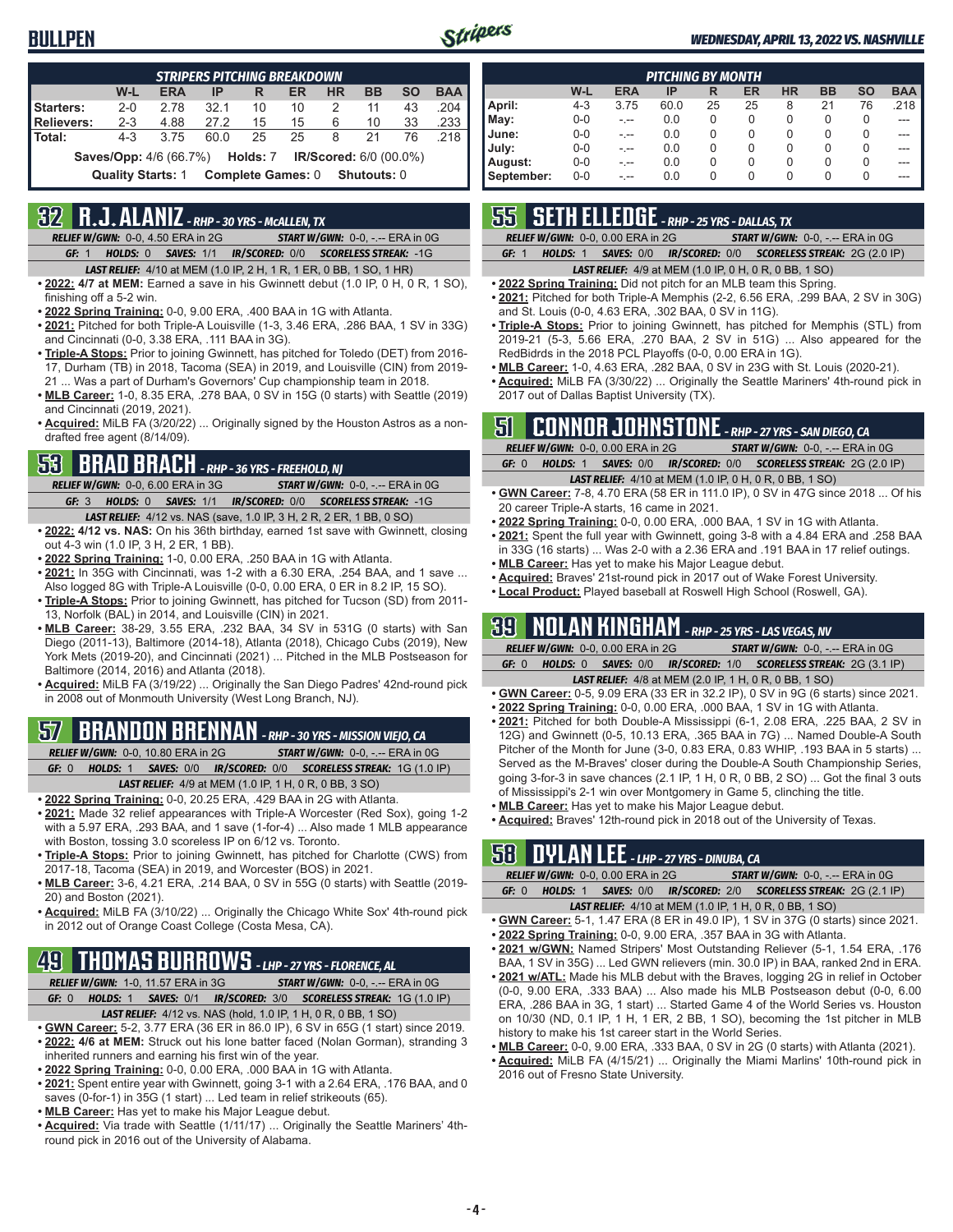### **BULLPEN**

# **56 BRANDYN SITTINGER** *- LHP - 27 YRS - ELYRIA, OH*

*RELIEF W/GWN:*1-1, 9.00 ERA in 3G *START W/GWN:*0-0, -.-- ERA in 0G *GF:*0 *HOLDS:*1 *SAVES:*0/0 *IR/SCORED:*0/0 *SCORELESS STREAK:*1G (2.0 IP)

*LAST RELIEF:*4/12 vs. NAS (win, 2.0 IP, 2 H, 0 R, 1 BB, 2 SO) **• 2022: 4/12 vs. NAS:** Earned his first win with Gwinnett (2.0 IP, 2 H, 0 R in 4-3 win).

- **• 2022 Spring Training:** 0-0, 11.57 ERA, .333 BAA in 3G with Atlanta.
- **• 2021:** Split time between Double-A Amarillo (0-1, 3.94 ERA, .196 BAA, 1 SV in 12G) and Triple-A Reno (1-1, 4.24 ERA, .209 BAA, 4 SV in 23G) of the Arizona organization ... Also made his MLB debut (0-1, 7.71 ERA, .294 BAA, 0 SV in 5G).
- **• Triple-A Stops:** Prior to joining Gwinnett, had only pitched with Reno in 2021.
- **• MLB Career:** 0-1, 7.71 ERA, .294 BAA, 0 SV in 5G (0 starts) with Arizona (2021). **• Acquired:** MiLB FA (2/20/22) ... Originally the Detroit Tigers' 17th-round pick in 2016 out of Ashland University (Ashland, OH).

# **59 MICHAEL TONKIN** *- RHP - 32 YRS - GLENDALE, CA*

*RELIEF W/GWN:*0-0, 0.00 ERA in 2G *START W/GWN:*0-0, -.-- ERA in 0G *GF:*2 *HOLDS:*0 *SAVES:*2/2 *IR/SCORED:*0/0 *SCORELESS STREAK:*2G (2.0 IP)

- *LAST RELIEF:*4/10 at MEM (save, 1.0 IP, 0 H, 0 R, 2 BB, 2 SO) **• 2022: 4/6 at MEM:** In his first outing in affiliated MiLB since 2019 (with Triple-A Reno), earned a save in his Stripers debut (1.0 IP, 1 H, 0 R, 1 SO in 5-3 win).
- **• 2022 Spring Training:** 0-0, 0.00 ERA, .000 BAA in 3G with Atlanta. **• 2021:** Pitched for the Long Island Ducks of the Atlantic League (2-1, 0.53 ERA, 9 SV in 16G), Tijuana of the Mexican League (2-1, 2.00 ERA in 6G), and Aguilas of
- the Dominican Winter League (1-0, 0.68 ERA in 13G). **• Triple-A Stops:** Before joining Gwinnett, pitched for Rochester (MIN) from 2013-
- 17, San Antonio (MIL) in 2019, and Reno (ARI) in 2019. **• MLB Career:** 3-3, 4.43 ERA, .269 BAA, 0 SV in 141G with Minnesota (2013-17).
- **• Acquired:** MiLB FA (1/11/22) ... Originally the Minnesota Twins' 30th-round pick in 2008 out of Palmdale High School (CA).

### **54 NICK VINCENT** *- RHP - 35 YRS - POWAY, CA*

*RELIEF W/GWN:*0-2, 9.00 ERA in 3G *START W/GWN:*0-0, -.-- ERA in 0G *GF:*0 *HOLDS:*1 *SAVES:*0/1 *IR/SCORED:*0/0 *SCORELESS STREAK:*1G (1.0 IP) *LAST RELIEF:*4/12 vs. NAS (hold, 1.0 IP, 0 H, 0 R, 0 BB, 1 SO)

- **• 2022 Spring Training:** 0-0, 54.00 ERA, .714 BAA in 1G with Atlanta.
- **• 2021:** Opened the season with the Texas Rangers, pitching for Triple-A Round Rock (0-0, 4.11 ERA, .273 BAA in 15G) ... Released on 6/22 ... Signed by the Minnesota Twins on 6/23 and joined Triple-A St. Paul (3-1, 4.55 ERA, .228 BAA, 6 SV in 24G)) ... Had his contract selected on 8/10 and logged 7G for the Twins (1-0, 0.71 ERA, .146 BAA, 0 SV).
- **• Triple-A Stops:** Prior to joining Gwinnett, has pitched for 7 Triple-A teams: Portland (SD, 2008), Tucson (SD, 2012-13), El Paso (SD, 2015), Sacramento (SF, 2019), Lehigh Valley (PHI, 2019), Round Rock (TEX, 2021), and St. Paul (MIN, 2021).
- **• MLB Career:** 23-23, 3.30 ERA, .236 BAA, 7 SV in 412G with San Diego (2012-15), Seattle (2016-18), San Francisco (2019), Philadelphia (2019), Miami (2020), and Minnesota (2021).
- **• Acquired:** MiLB FA (3/16/22) ... Originally the San Diego Padres' 18th-round pick in 2008 out of Cal State Long Beach.

|         | <b>PITCHER AWARDS &amp; HONORS</b> |              |                |        | <b>SCORELESS INNINGS STREAKS (15-PLUS INNINGS)</b> |              |
|---------|------------------------------------|--------------|----------------|--------|----------------------------------------------------|--------------|
| Pitcher | <b>Award/Date</b>                  | <b>Stats</b> | <b>Pitcher</b> | Length | <b>Dates</b>                                       | <b>Stats</b> |
|         |                                    |              |                |        |                                                    |              |
|         |                                    |              |                |        |                                                    |              |
|         |                                    |              |                |        |                                                    |              |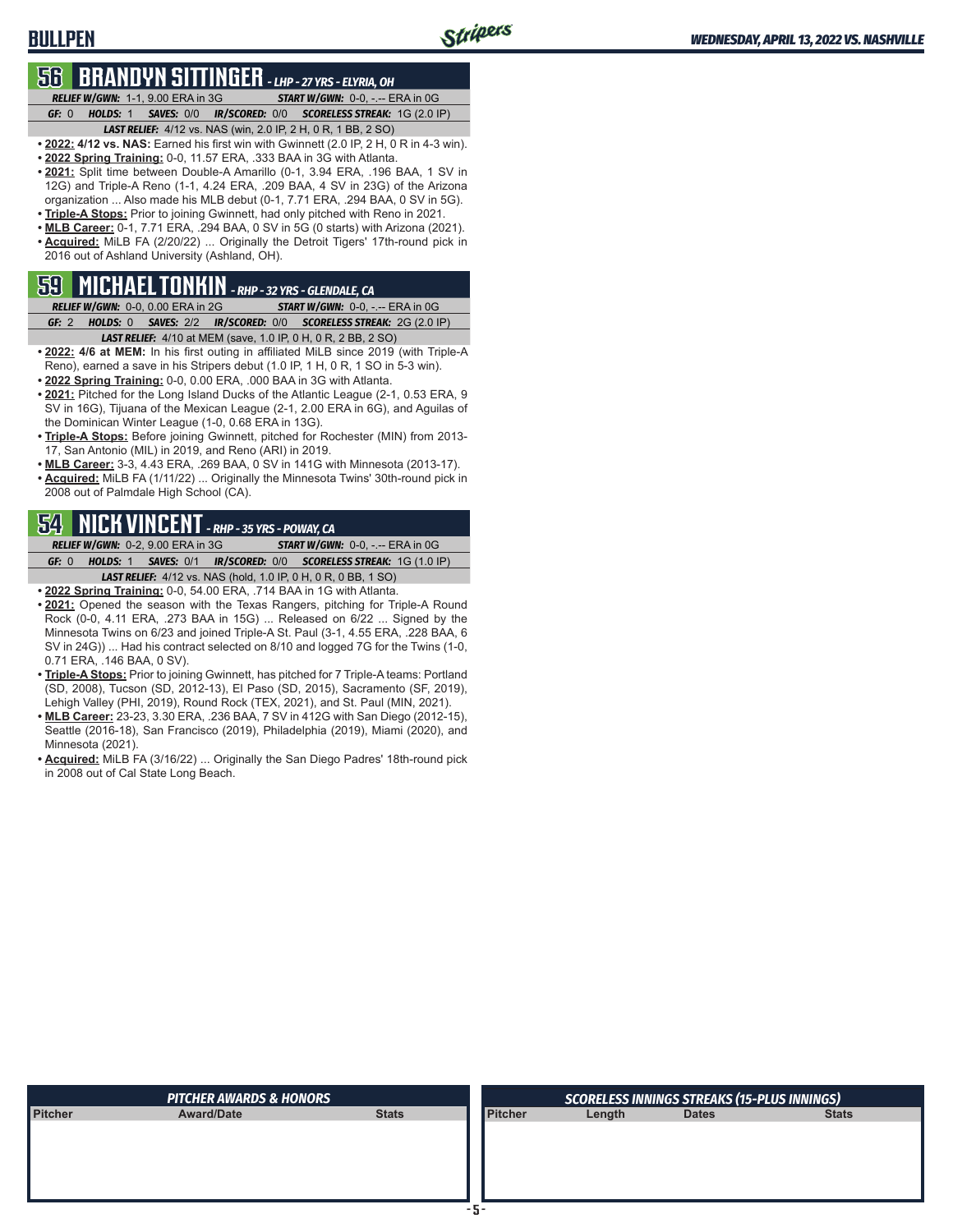# **9 RYAN CASTEEL** *- C - 30 YRS - CHATTANOOGA, TN*

*SEASON WITH GWN:*.111, 1 HR, 1 RBI, 0 SB, .644 OPS *HIT STREAK:* -1G (0-2)

**BATTERS**

*4/12 vs. NAS:*DNP *HOMESTAND:* .--- (0-0)

- **• GWN Career:** .218 (36-for-165), 6 2B, 0 3B, 9 HR, 29 RBI in 71G since 2021. **• 2022 Spring Training:** Did not play in Atlanta's MLB camp.
- **• 2021:** Spent the entire year with Gwinnett, batting .224 (6 2B, 8 HR, 13 R, 28 RBI, .716 OPS) in 68G ... Led the club in pinch-hit at-bats (28) and hits with the bases loaded (4-for-6, .667, 2 2B, 1 HR, 12 RBI, 2.125 OPS).
- **• Triple-A Stops:** Prior to Gwinnett, played for Albuquerque (COL) from 2015-16.
- **• MLB Career:** Has yet to make his Major League debut.
- **• Acquired:** MiLB FA (11/29/21) ... On his 3rd contract with Atlanta (also signed on 1/24/19 and 3/14/21) ... Originally the Colorado Rockies' 17th-round pick in 2010 out of Cleveland State Community College (Cleveland, TN).

### **24 WILLIAM CONTRERAS** *- C - 24 YRS - PUERTO CABELLO, VZ*

|                   | <b>SEASON WITH GWN:</b> .000, 0 HR, 0 RBI, 0 SB, .000 OPS | <b>HIT STREAK:</b> $-1G(0-4)$ |  |
|-------------------|-----------------------------------------------------------|-------------------------------|--|
| 4/12 vs. NAS: 0-4 |                                                           | <b>HOMESTAND: .000 (0-4)</b>  |  |

- **• 2022 with ATL:** Played in 1G (0-for-4) before being optioned on 4/12. **• GWN Career:** .283 (45-for-159), 8 2B, 0 3B, 9 HR, 29 RBI, 0 SB, .852 OPS in
- 45G since 2021.
- **• 2021 w/GWN:** Made his Triple-A debut, batting .290 (8 2B, 9 HR, 26 R, 29 RBI, .873 OPS) in 44G ... Hit safely in 31 of 44G, posting 11 multi-hit efforts ... Named Triple-A East Player of the Week for 7/13-7/18 (.462, 3 HR, 12 RBI, 1.440 OPS).
- **• 2021 w/ATL:** Recalled 4 times by the Braves, hit .215 (4 2B, 1 3B, 8 HR, 19 R, 23 RBI, .702 OPS) in 52G ... Played in 1G during the Postseason (.000, 0-for-1).
- **• MLB Career:** .220, 5 2B, 1 3B, 8 HR, 24 RBI, 0 SB in 57G with Atlanta (2020-22).
- **• Acquired:** NDFA (2/1/15) out of Puerto Cabello, Venezuela ... Older brother is Chicago Cubs' C Willson Contreras.

# **15 JUSTIN DEAN** *- OF - 25 YRS - MAULDIN, SC*

*SEASON WITH GWN:*.125, 0 HR, 1 RBI, 1 SB, .388 OPS *HIT STREAK:* 1G (1-4)

*4/12 vs. NAS:*Defensive Replacement, 0-0 *HOMESTAND:* .--- (0-0)

- **• 2022: 4/7 at MEM:** Notched his first career Triple-A hit and steal (1-for-3).
- **• 2022 Spring Training:** .000 (0-for-7, 2 R, 2 RBI) in 5G with Atlanta.
- **• 2021:** Spent the entire year with Double-A Mississippi, batting .237 (14 2B, 4 3B, 8 HR, 60 R, 34 RBI, 29 SB, .709 OPS) in 99G ... In the Double-A South Championship Series, hit .333 (2 2B, 6 R, 2 RBI, 2 SB) in 5G.
- **• Triple-A Stops:** Is making his Triple-A debut in 2022.
- **• MLB Career:** Has yet to make his Major League debut.
- **• Award Winner:** Was Class-A Rome's Player of the Year in 2019 (.284, 18 2B, 9 3B, 9 HR, 85 R, 46 RBI, 47 SB, .817 OPS in 109G).
- **• Acquired:** Braves' 17th-round pick in 2018 out of Lenoir-Rhyne University (NC).

# **12 TRAVIS DEMERITTE** *- OF - 27 YRS - NEW YORK, NY*

### *SEASON WITH GWN:*.370, 1 HR, 4 RBI, 2 SB, 1.267 OPS *HIT STREAK:* 4G (7-15)

- *4/12 vs. NAS:*2-4, 3B *HOMESTAND:* .500 (2-4), 3B **• IL Leaderboard:** As of 4/13, ranks among IL Top 10 in XBH (1st, 8), total bases
- (1st, 22), hits (T-1st, 10), doubles (T-1st, 5), triples (T-1st, 2), SLG (4th, .815), OPS (5th, 1.267), stolen bases (T-9th, 2), and batting (10th, .370).
- **• GWN Career:** .288 (182-for-632), 48 2B, 4 3B, 42 HR, 134 RBI, 13 SB, .956 OPS in 184G since 2019 ... Has reached base safely in 157 of 184G (85.3%) with the Stripers ... Was an International League Midseason All-Star in 2019.
- **• 2022: 4/9 at MEM:** Went 3-for-4 (2 2B, HR, 3 RBI, SB), tied Alex Jackson for 4th on the Gwinnett career homer list.
- **• 2022 Spring Training:** .188 (3-for-16, 1 R) in 7G with Atlanta.
- **• 2021:** In an injury-shortened 2nd season with Gwinnett, hit .282 (15 2B, 21 HR, 51 R, 57 RBI, 7 SB, .938 OPS) in 81G ... His 21 homers led the club and ranked T-7th in the Triple-A East ... Became the 3rd player in Gwinnett history with multiple 20-homer seasons, joining Stefan Gartrell (2011-12) and Ernesto Mejia (2012-13).
- **• Alright, We're Slammin':** Has 6 career grand slams, 4 with Gwinnett (3 in 2021).
- **• MLB Career:** .217, 8 2B, 2 3B, 3 HR, 14 RBI, 3 SB in 66G with Detroit (2019-20). **• Acquired:** Claimed off waivers from Detroit (2/12/21) for his 2nd stint with Atlanta (acquired via trade with Texas on 7/27/16) ... Originally the Rangers' 1st-round pick (30th overall) in 2013 out of Winder-Barrow High School (Winder, GA).

# **26 DELINO DESHIELDS JR.** *- OF - 29 YRS - EASTON, MD*

*SEASON WITH GWN:*.250, 0 HR, 0 RBI, 0 SB, .641 OPS *HIT STREAK:* 2G (3-8) *4/12 vs. NAS:*1-4, SB *HOMESTAND:* .250 (1-4), SB

- 
- **• 2022 Spring Training:** .125 (1-for-8) in 4G with Miami ... Released on 4/3. **• 2021:** Played in the Texas, Boston, and Cincinnati organizations ... Spent time with both Round Rock (TEX) and Worcester (BOS) in Triple-A (.252, 13 2B, 2 3B, 6 HR, 22 RBI, 21 SB in 84G) ... Finished the season in the Majors with the Reds (.255, 5 2B, 1 HR, 6 RBI, 2 SB in 25G).
- **• Triple-A Stops:** Prior to joining Gwinnett, played for Round Rock (TEX, 2015-16, 2018, 2021), Nashville (TEX, 2019), and Worcester (BOS, 2021).
- **• MLB Career:** .246, 81 2B, 19 3B, 19 HR, 139 RBI, 111 SB in 601G with Texas (2015-19), Cleveland (2020), and Cincinnati (2021) ... Played for Texas (2015) and Cleveland (2020) in MLB Postseason (.290, 3 2B, 2 RBI, 1 SB in 7G).
- **• Acquired:** MiLB FA (4/5/22) ... Originally the Texas Rangers' 1st-round pick (3rd overall) in 2014 out of Woodward Academy (College Park, GA).
- **• Bloodlines:** Is the son of Delino DeShields, 13-year MLB infielder (MON, LAD, STL, BAL, CHC) from 1990-2002 ... Finished 2nd in NL R.O.Y. voting in 1990.

# **1 RYAN GOINS** *- INF - 34 YRS - TEMPLE, TX*

*SEASON WITH GWN:*.042, 0 HR, 0 RBI, 0 SB, .084 OPS *HIT STREAK:* -2G (0-7) *4/12 vs. NAS:*0-3 *HOMESTAND:* .000 (0-3)

- **• GWN Career:** .219 (71-for-324), 9 2B, 1 3B, 6 HR, 35 RBI in 97G since 2021.
- **• 2022 Spring Training:** .188 (3-for-16, 1 2B, 1 R, 1 RBI) in 11G with Atlanta. **• 2021:** Spent the entire year with Gwinnett, batting .233 (9 2B, 1 3B, 6 HR, 27 R,
- 35 RBI, 3 SB, .635 OPS) in 91G. **• Triple-A Stops:** Prior to joining Gwinnett, played for Buffalo (TOR) from 2013-16,
- Lehigh Valley (PHI) in 2018, and Charlotte (CWS) in 2019 ... Was an International League Midseason All-Star with Charlotte in 2019.
- **• MLB Career:** .228, 71 2B, 12 3B, 22 HR, 158 RBI in 555G with Toronto (2013-17), Kansas City (2018), Chicago White Sox (2019-20) ... Played for Toronto in 2015- 16 Postseasons (.146, 1 HR, 5 RBI in 14G).
- **• Acquired:** MiLB FA (3/13/22), his 2nd deal with Atlanta (also signed on 2/25/21) Originally the Toronto Blue Jays' 4th-round pick in 2009 out of Dallas Baptist University (Dallas, TX).

# **33 YARIEL GONZALEZ** *- INF - 27 YRS - MAYAGUEZ, PUERTO RICO*

*SEASON WITH GWN:*.238, 0 HR, 2 RBI, 0 SB, .513 OPS *HIT STREAK:* 2G (4-9) *4/12 vs. NAS:*DNP *HOMESTAND:* .--- (0-0)

- **• 2022 Spring Training:** .333 (2-for-6, 2 R) in 5G with Atlanta.
- **• 2021:** Split the season between Double-A Erie (.365, 3 HR, 12 RBI, 1.001 OPS in 14G) and Triple-A Toledo (.259, 14 HR, 51 RBI, .781 OPS in 78G) of the Detroit Tigers organization.
- **• Triple-A Stops:** Prior to joining Gwinnett, played for Memphis (STL) in 2019 and Toledo (DET) in 2021.
- **• MLB Career:** Has yet to make his Major League debut.
- **• Acquired:** MiLB FA (12/15/21) ... Originally signed by the St. Louis Cardinals as a NDFA (6/16/16) out of Mayaguez, Puerto Rico.

# **5 PHIL GOSSELIN** *- INF - 33 YRS - BRYN MAWR, PA*

*SEASON WITH GWN:*.304, 0 HR, 1 RBI, 0 SB, .842 OPS *HIT STREAK:* -1G (0-3) *4/12 vs. NAS:*0-3, BB *HOMESTAND:* .000 (0-3)

- **• GWN Career:** .295 (262-for-887), 52 2B, 9 3B, 12 HR, 83 RBI, 7 SB in 241G from 2013-14, 2018, and 2022 ... Set Gwinnett record for single-season batting average in 2014 (.344), earning team MVP and IL Postseason All-Star honors.
- **• 2022 Spring Training:** .125 (1-for-8) in 4G with Atlanta.
- **• 2021:** Spent the entire year with the LA Angels, batting .261 (14 2B, 7 HR, 47 RBI, 4 SB) in 104G ... His 90 hits were an MLB career high.
- **• Triple-A Stops:** In addition to Gwinnett, has also played for Reno (ARI) in 2015), Round Rock (TEX) in 2017, Indianapolis (PIT) in 2017, Louisville (CIN) in 2018), and Lehigh Valley (PHI) in 2019.
- **• MLB Career:** .261, 49 2B, 2 3B, 17 HR, 101 RBI, 11 SB in 463G with Atlanta (2013-15), Arizona (2015-16), Texas (2017), Pittsburgh (2017), Cincinnati (2018), Philadelphia (2019-20), and LA Angels (2021).
- **• Acquired:** MiLB FA (3/19/22) ... Originally the Atlanta Braves' 5th-round pick in 2010 out of the University of Virginia ... Traded to Arizona in the deal that brought in RHP Touki Toussaint (6/20/15).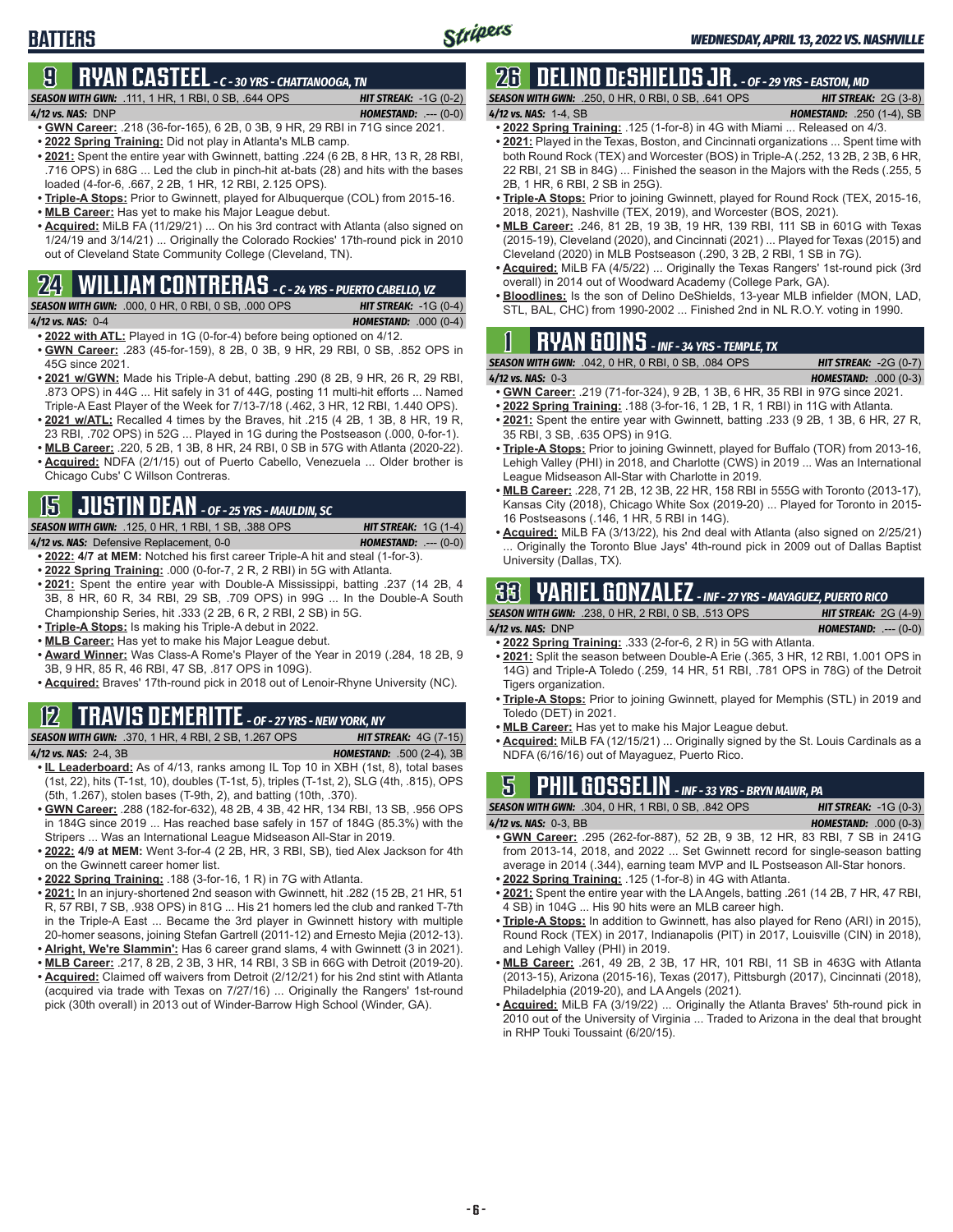# **BATTERS**

# **18 GREYSON JENISTA** *- OF - 25 YRS - LAWRENCE, KS*

*SEASON WITH GWN:*.353, 4 HR, 5 RBI, 0 SB, 1.059 OPS *HIT STREAK:* 4G (6-12)

- *4/12 vs. NAS:*2-3, 2 HR, 2 RBI *HOMESTAND:* .667 (2-3), 2 HR, 2 RBI
- **• IL Leaderboard:** Entering 4/13, ranks among IL Top 10 in homers (T-1st, 4) and total bases (T-5th, 18).
- **• 2022: 4/7 at MEM:** Tallied his first career Triple-A hit and RBI with a solo homer to deep CF (2-for-4, RBI) ... **4/12 vs. NAS:** Notched his 2nd career multi-homer game (1st in Triple-A) with pair of solo blasts (#3-4, 2-for-3, 2 RBI).
- **• 2022 Spring Training:** .000 (0-for-6, 1 RBI) in 4G with Atlanta.
- **• 2021:** Spent the entire year with Double-A Mississippi, batting .216 (7 2B, 2 3B, 19 HR, 45 R, 42 RBI, 7 SB, .808 OPS) in 89G ... Ranked among Double-A South leaders in homers (6th), walks (7th, 51), slugging (10th, .465), and OPS (10th) ... In the Double-A South Championship Series, hit .167 (3 HR, 3 RBI) in 5G ... His solo homer in Game 5 on 9/26 vs. Montgomery was the difference in a 2-1 win.
- **• Triple-A Stops:** Is making his Triple-A debut in 2022.
- **• MLB Career:** Has yet to make his Major League debut.
- **• Acquired:** Braves' 2nd-round pick in 2018 out of Wichita State University (KS).

# **28 JOHN NOGOWSKI** *- INF - 29 YRS - TALLAHASSEE, FL*

#### *SEASON WITH GWN:*.316, 1 HR, 4 RBI, 1 SB, 1.006 OPS *HIT STREAK:* 1G (2-3)

- *4/12 vs. NAS:*2-3, HR, 2 RBI *HOMESTAND:* .667 (2-3), HR, 2 RBI **• 2022: 4/12 vs. NAS:** Belted Gwinnett's first homer at Coolray Field this year (2 run, off RHP Caleb Boushley), finished 2-for-3 with 2 RBI.
- **• 2022 Spring Training:** .294 (5-for-17, 1 2B, 3 R, 4 RBI) in 9G with Atlanta.
- **• 2021:** Played for 3 different Triple-A Teams (Memphis, Indianapolis, Sacramento) and 2 different MLB teams (St. Louis, Pittsburgh) ... Combined to bat .211 (7 2B, 6 HR, 29 RBI, 6 SB) in 64G in MiLB ... In 52G in MLB, hit .233 (7 2B, 1 HR, 14 RBI).
- **• Triple-A Stops:** Prior to joining Gwinnett, has played for Memphis (STL) in 2019 and 2021, Indianapolis (PIT) in 2021, and Sacramento (SF) in 2021.
- **• MLB Career:** .233, 7 2B, 0 3B, 1 HR, 14 RBI, 0 SB in 52G with St. Louis (2020-21) and Pittsburgh (2021).
- **• Acquired:** Claimed from San Francisco in the 2021 Rule 5 Draft ... Originally the Oakland Athletics' 34th-round pick in 2014 out of Florida State University.

# **7 ARDEN PABST** *- C - 27 YRS - LOS ANGELES, CA*

*SEASON WITH GWN:*.000, 0 HR, 0 RBI, 0 SB, .000 OPS *HIT STREAK:* -1G (0-3)

*4/12 vs. NAS:*DNP *HOMESTAND:* .--- (0-0)

- **• 2022 Spring Training:** .000 (0-for-1) in 1G with Atlanta. **• 2021:** Spent the entire season with Double-A Altoona (PIT), batting .194 (7 2B, 7 HR, 28 RBI) in 62G ... Also pitched once (0.00 ERA, 0 ER in 0.1 IP).
- **• Triple-A Stops:** Prior to joining Gwinnett, played 1G for Indianapolis (PIT) in 2018 Debuted on 6/24/18 vs. Durham (2-for-3, R).
- **• MLB Career:** Has yet to make his Major League debut.
- **• Acquired:** MiLB FA (3/8/22) ... Originally the Pittsburgh Pirates' 12th-round pick in 2016 out of Georgia Tech (Atlanta, GA).

# **8 BRADEN SHEWMAKE** *- INF - 24 YRS - WYLIE, TX*

*SEASON WITH GWN:*.417, 1 HR, 1 RBI, 1 SB, 1.084 OPS *HIT STREAK:* -1G (0-4) *4/12 vs. NAS:*DNP *HOMESTAND:* .--- (0-0)

- **• Prospecting:** Entering 2022, ranked the Braves' No. 6 prospect by MLB.com.
- **• 2022: 4/5 at MEM:** Went 2-for-4 with a stolen base in his Triple-A debut ... **4/6 at MEM:** Blasted his first career Triple-A homer (solo) in 3-for-5 effort.
- **• 2022 Spring Training:** .000 (0-for-9, 1 R, 1 RBI) in 5G with Atlanta.
- **• 2021:** Spent the entire year with Double-A Mississippi, batting .228 (14 2B, 3 3B, 12 HR, 40 R, 40 RBI, 4 SB, .672 OPS) in 83G ... In the Double-A South Championship Series, hit .100 (2 R, 1 RBI) in 5G ... Named by MiLB.com as a Braves Organization All-Star.
- **• Triple-A Stops:** Is making his Triple-A debut in 2022.
- **• MLB Career:** Has yet to make his Major League debut.
- **• Acquired:** Braves' 1st-round pick (21st overall) in 2019 out of Texas A&M.

#### **17 PRESTON TUCKER** *- OF - 31 YRS - TAMPA, FL SEASON WITH GWN:*.375, 0 HR, 1 RBI, 0 SB, 1.000 OPS *HIT STREAK:* 1G (1-3)

*4/12 vs. NAS:*1-3 *HOMESTAND:* .333 (1-3)

- **• GWN Career:** .265 (18-for-68), 5 2B, 1 3B, 0 HR, 7 RBI in 19G since 2018. **• 2022: 4/9 at MEM:** In his first affiliated game since 5/7/19 with Triple-A Charlotte,
- went 2-for-3 (2B, R, RBI). **• 2021:** Played for Kia of the KBO (.237, 24 2B, 1 3B, 9 HR, 59 RBI in 127G), his
- 3rd-straight season with the club (hit .284 with 50 HR in 364G from 2019-21).
- **• Triple-A Stops:** Has played for 5 teams in all, including Oklahoma City (HOU, 2014), Fresno (HOU, 2015-17), Gwinnett (ATL, 2018), Louisville (CIN, 2018), and Charlotte (CWS, 2019).
- **• MLB Career:** .222, 38 2B, 1 3B, 23 HR, 68 RBI in 243G with Houston (2015-16), Cincinnati (2018), and Atlanta (.240, 4 HR, 22 RBI in 80G in 2018) ... Played in the 2015 MLB Postseason with Houston (0-for-2 in 3G).
- **• Acquired:** MiLB FA (3/31/22) ... Is 2nd stint with Atlanta (2018) ... Originally the Houston Astros' 7th-round pick in 2012 out of the University of Florida.

# **4 PAT VALAIKA** *- INF - 29 YRS - VALENCIA, CA*

*SEASON WITH GWN:*.370, 2 HR, 9 RBI, 0 SB, 1.156 OPS *HIT STREAK:* 3G (5-11)

- **• IL Leaderboard:** As of 4/13, ranks among IL Top 10 in hits (T-1st, 10), RBI (2nd, 9), total bases (4th, 19), doubles (T-5th, 3), XBH (T-5th, 5), SLG (9th, .704), batting (10th, .370), and OPS (10th, 1.156).
- **• 2022: 4/6 at MEM:** Crushed go-ahead 2-run HR (1) in 5-3 win (2-for-5, 2 RBI) ... **4/7 at MEM:** Fell triple shy of the cycle (3-for-4, 2-run HR, 3 RBI) in 5-2 win.
- **• 2022 Spring Training:** .300 (3-for-10, 1 2B, 1 HR, 2 R, 3 RBI) in 7G with Atlanta. **• 2021:** Split the year between Baltimore (.201, 8 2B, 5 HR, 25 RBI, 1 SB in 91G)
- and Triple-A Norfolk (.225, 1 2B, 2 HR, 7 RBI in 22G). **• Triple-A Stops:** Prior to joining Gwinnett, has played for Albuquerque (COL) from 2016-19 and Norfolk (BAL) in 2021 ... Pacific Coast League All-Star in 2019.
- **• MLB Career:** .221, 34 2B, 1 3B, 30 HR, 92 RBI, 1 SB in 374G with Colorado (2016-19) and Baltimore (2020-21) ... Played in the MLB Postseason with the Rockies in 2017 and 2018 (.500, 1-for-2, 1 2B in 2G).
- **• Acquired:** MiLB FA (3/18/22) ... Originally the Colorado Rockies' 9th-round pick in 2013 out of UCLA.

*4/12 vs. NAS:*1-4, 2B, R *HOMESTAND:* .250 (1-4)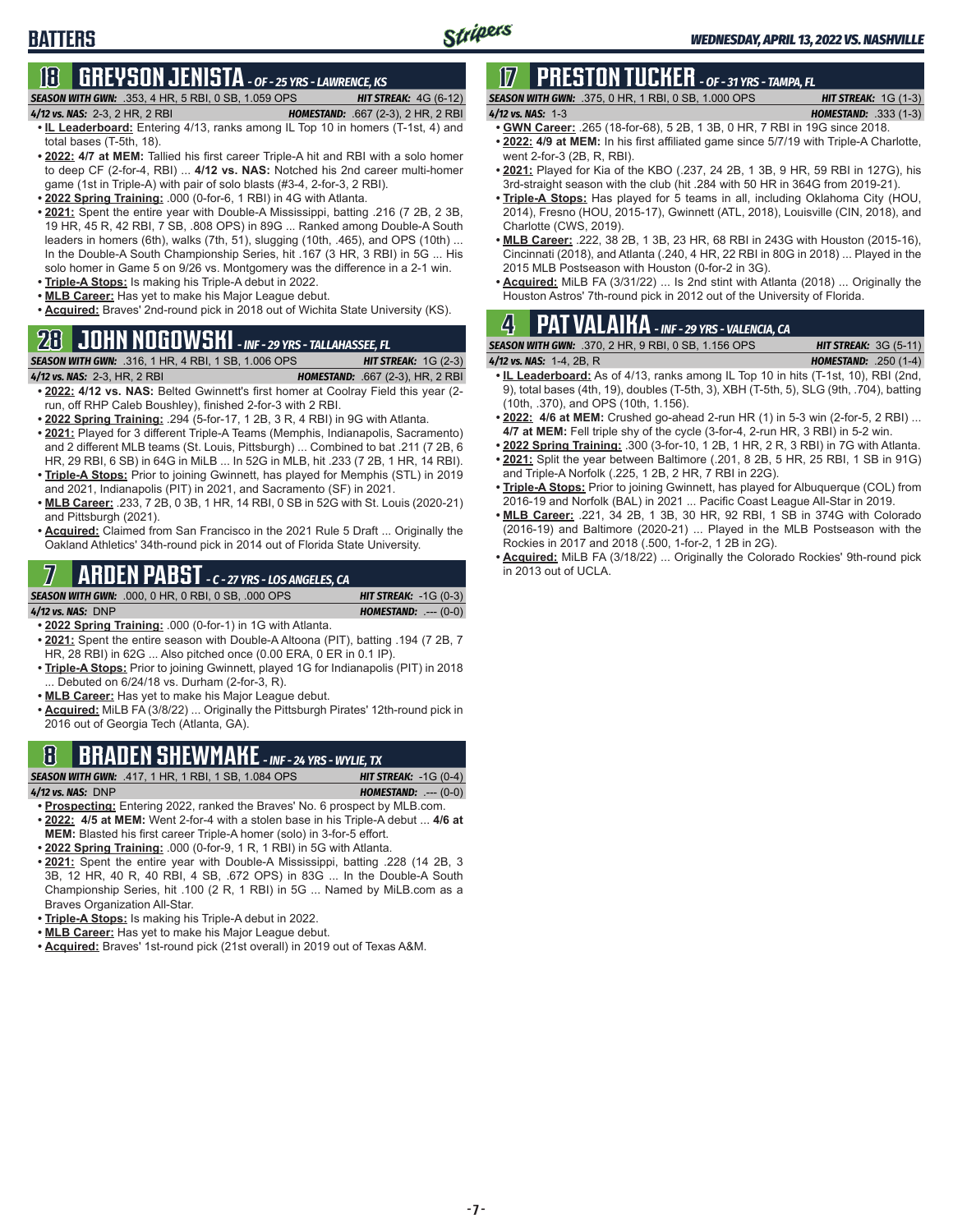| <b>HITTING BREAKDOWN</b>                                                                                                                                                                                                                                              |                                        |                                  |                                  |                                  |                              |                                                                        |                                          | Stripers                                    |                |                                          |                         |                                        |                 |                  | <b>WEDNESDAY, APRIL 13, 2022 VS. NASHVILLE</b> |                             |                      |                  |                                  |
|-----------------------------------------------------------------------------------------------------------------------------------------------------------------------------------------------------------------------------------------------------------------------|----------------------------------------|----------------------------------|----------------------------------|----------------------------------|------------------------------|------------------------------------------------------------------------|------------------------------------------|---------------------------------------------|----------------|------------------------------------------|-------------------------|----------------------------------------|-----------------|------------------|------------------------------------------------|-----------------------------|----------------------|------------------|----------------------------------|
| TOTAL:                                                                                                                                                                                                                                                                | .271, 11 HR, .841 OPS                  |                                  |                                  | <b>RISP:</b>                     |                              | .279, 4 HR, .889 OPS                                                   |                                          | <b>RUNS/INNING:</b>                         | $\mathbf{1}$   | $\overline{2}$                           | $\overline{\mathbf{3}}$ | 4                                      | $5\phantom{.0}$ | 6                | $\overline{z}$                                 | 8                           | 9                    | $\boldsymbol{x}$ | <b>TOT</b>                       |
| Vs. LHP:                                                                                                                                                                                                                                                              | .324, 4 HR, 1.029 OPS                  |                                  |                                  |                                  | <b>RISP/20:</b>              | .345, 1 HR, .870 OPS                                                   |                                          | Stripers:                                   | $\overline{4}$ | 8                                        | 9                       | $\overline{2}$                         | $\overline{2}$  | $\mathbf 0$      | 3                                              | 3                           | $\mathbf 0$          | $\mathbf 0$      | 31                               |
| <b>Vs. RHP:</b>                                                                                                                                                                                                                                                       | .250, 7 HR, .765 OPS                   |                                  |                                  | <b>LOADED:</b>                   |                              | .000, 0 HR, .125 OPS                                                   |                                          | Opponents:                                  | $\mathbf{1}$   | 1                                        | 3                       | $\overline{2}$                         | 3               | 5                | $\overline{7}$                                 | 1                           | 2                    | 0                | 25                               |
|                                                                                                                                                                                                                                                                       | <b>HOME RUNS</b><br><b>MULTI-GAMES</b> |                                  |                                  |                                  |                              |                                                                        |                                          |                                             |                |                                          |                         |                                        |                 |                  |                                                |                             |                      |                  |                                  |
| Player                                                                                                                                                                                                                                                                | 1R                                     | 2R                               | 3R                               | <b>GS</b>                        | Tot.                         | Off LH Off RH Team W-L                                                 |                                          | Last HR with Gwinnett (Regular Season)      |                |                                          |                         |                                        |                 |                  | <b>Hit</b>                                     |                             | <b>RBI</b>           |                  | <b>HR</b>                        |
| Casteel                                                                                                                                                                                                                                                               | $\mathbf{1}$                           | $\blacksquare$                   | $\sim$                           | $\sim$                           | $\mathbf{1}$                 | 1<br>$\blacksquare$                                                    | $0 - 1$                                  | 4/9/22 at MEM, 1R (LH Packy Naughton)       |                |                                          |                         |                                        |                 |                  | $\blacksquare$                                 |                             | $\sim$               |                  | $\blacksquare$                   |
| Contreras<br>Dean                                                                                                                                                                                                                                                     | $\sim$<br>$\sim$                       | $\sim$<br>$\sim$                 | $\sim$<br>$\sim$                 | $\sim$<br>$\blacksquare$         | $\sim$<br>$\blacksquare$     | $\sim$<br>÷.<br>$\blacksquare$<br>$\blacksquare$                       | $0-0$<br>$0 - 0$                         |                                             |                | 9/7/21 at COL, 1R (LH Kirk McCarty)      |                         |                                        |                 |                  | $\overline{\phantom{a}}$                       |                             | $\sim$               |                  | $\overline{\phantom{a}}$         |
| Demeritte                                                                                                                                                                                                                                                             | $\sim$                                 | $\sim$                           | $\mathbf{1}$                     | $\sim$                           | $\mathbf{1}$                 | $\mathbf{1}$<br>$\sim$                                                 | $0 - 1$                                  | 4/9/22 at MEM, 3R (RH Junior Fernandez)     |                |                                          |                         |                                        |                 |                  | 3                                              |                             | $\overline{2}$       |                  | $\blacksquare$                   |
| <b>DeShields</b>                                                                                                                                                                                                                                                      | $\sim$                                 | $\blacksquare$                   | $\blacksquare$                   | $\blacksquare$                   | $\sim$                       | $\overline{\phantom{a}}$<br>$\overline{\phantom{a}}$                   | $0 - 0$                                  |                                             |                |                                          |                         |                                        |                 |                  | $\mathbf{1}$                                   |                             | $\blacksquare$       |                  | $\overline{\phantom{a}}$         |
| Goins                                                                                                                                                                                                                                                                 | $\sim$                                 | $\sim$                           | $\sim$                           | $\blacksquare$                   | $\blacksquare$               | $\blacksquare$<br>$\blacksquare$                                       | $0-0$                                    | 9/14/21 vs. NAS, 1R (RH Josh Lindblom)      |                |                                          |                         |                                        |                 |                  | $\blacksquare$                                 |                             | $\sim$               |                  | $\blacksquare$                   |
| Gonzalez                                                                                                                                                                                                                                                              | $\sim$                                 | $\mathbb{Z}^2$                   | $\blacksquare$                   | $\blacksquare$                   | $\sim$                       | $\blacksquare$<br>$\overline{\phantom{a}}$                             | $0 - 0$                                  |                                             |                |                                          |                         |                                        |                 |                  | $\overline{2}$                                 |                             | $\sim$               |                  | $\blacksquare$                   |
| Gosselin                                                                                                                                                                                                                                                              | $\sim$                                 | $\sim$                           | $\omega$                         | $\sim$                           | $\sim$                       | $\omega$<br>$\mathcal{L}_{\mathcal{A}}$                                | $0-0$                                    | 8/25/18 at CLT, 2R (RH Asher Wojciechowski) |                |                                          |                         |                                        |                 |                  | 2                                              |                             | $\sim$               |                  | $\blacksquare$                   |
| Jenista                                                                                                                                                                                                                                                               | 3                                      | $\mathbf{1}$                     | $\blacksquare$                   | $\sim$                           | $\overline{4}$               | 3<br>$\mathbf{1}$                                                      | $3 - 0$                                  |                                             |                | 4/12/22 vs. NAS, 1R (LH Rex Brothers)    |                         |                                        |                 |                  | $\overline{2}$                                 |                             | 1                    |                  | 1                                |
| Nogowski                                                                                                                                                                                                                                                              | $\omega$                               | $\mathbf{1}$                     | $\omega$                         | $\sim$                           | $\mathbf{1}$                 | $\mathbf{1}$<br>$\omega$                                               | $1 - 0$                                  | 4/12/22 vs. NAS, 2R (RH Caleb Boushley)     |                |                                          |                         |                                        |                 |                  | 3                                              |                             | $\mathbf{1}$         |                  | $\blacksquare$                   |
| Pabst                                                                                                                                                                                                                                                                 | $\sim$                                 | $\mathbb{Z}^2$                   | $\blacksquare$                   | $\sim$                           | $\blacksquare$               | $\blacksquare$<br>$\blacksquare$                                       | $0 - 0$                                  |                                             |                |                                          |                         |                                        |                 |                  | $\blacksquare$                                 |                             | $\blacksquare$       |                  | $\blacksquare$                   |
| Shewmake                                                                                                                                                                                                                                                              | $\mathbf{1}$<br>$\mathbf{1}$           | $\blacksquare$                   | $\blacksquare$                   | $\blacksquare$                   | $\mathbf{1}$<br>$\mathbf{1}$ | $\mathbf{1}$<br>$\blacksquare$<br>$\mathbf{1}$                         | $1 - 0$<br>$0 - 1$                       | 4/6/22 at MEM, 1R (LH Matthew Liberatore)   |                |                                          |                         |                                        |                 |                  | $\overline{2}$                                 |                             | $\sim$               |                  | $\blacksquare$                   |
| Tromp<br>Tucker                                                                                                                                                                                                                                                       | $\blacksquare$                         | $\blacksquare$<br>$\blacksquare$ | $\blacksquare$<br>$\blacksquare$ | $\blacksquare$<br>$\blacksquare$ | $\mathbb{Z}^2$               | $\blacksquare$<br>$\blacksquare$<br>$\overline{\phantom{a}}$           | $0 - 0$                                  |                                             |                | 4/5/22 at MEM, 1R (RH T.J. Zeuch)<br>$-$ |                         |                                        |                 |                  | $\mathbf{1}$<br>1                              |                             | $\blacksquare$<br>÷, |                  | $\blacksquare$<br>$\blacksquare$ |
| Valaika                                                                                                                                                                                                                                                               | $\blacksquare$                         | $\overline{2}$                   | $\blacksquare$                   | $\blacksquare$                   | 2                            | $\mathbf{1}$<br>$\mathbf{1}$                                           | $2 - 0$                                  |                                             |                | 4/7/22 at MEM, 2R (RH Johan Oviedo)      |                         |                                        |                 |                  | 3                                              |                             | 3                    |                  | $\blacksquare$                   |
| Total:                                                                                                                                                                                                                                                                | 6                                      | $\overline{\mathbf{4}}$          | 1                                | $\mathbf{0}$                     | 11                           |                                                                        |                                          |                                             |                |                                          |                         |                                        |                 |                  |                                                |                             |                      |                  |                                  |
| Noqowski (2R) / Jenista, 4/12 vs. NAS (2nd Inning)<br>Back-to-Back-to-Back Homers (0x):<br>$\overline{a}$<br>Pinch-Hit Homers (0x):<br>$\overline{\phantom{a}}$<br>Leadoff (Game) Homers (0x):<br>$\overline{\phantom{a}}$<br>Walk-Off Homers (0x):<br>$\overline{a}$ |                                        |                                  |                                  |                                  |                              |                                                                        |                                          | Jenista<br>Totals:                          |                | .000<br>.000                             |                         | $\mathbf{1}$<br>0<br>$\mathbf{1}$<br>0 | 0<br>0          | $\mathbf 0$<br>0 | 0<br>$\mathbf{0}$                              | $\mathbf 0$<br>$\mathbf{0}$ | 0<br>0               | 0<br>0           | $\mathbf{1}$<br>$\mathbf{1}$     |
| April:<br>May:<br>June:<br>July<br>August:<br>September:                                                                                                                                                                                                              | <b>AVG</b><br>.271                     | G<br>$\overline{7}$              | 2B<br>14                         | 3B<br>3                          | <b>HR</b><br>11              | <b>STRIPERS BATTING BY MONTH</b><br><b>RBI</b><br><b>SB</b><br>30<br>6 | <b>OBP</b><br><b>SLG</b><br>.345<br>.496 | Player<br><b>OPS</b><br>.841                |                |                                          |                         | <b>Award/Date</b>                      |                 |                  | <b>HITTER AWARDS &amp; HONORS</b>              |                             | <b>Stats</b>         |                  |                                  |
| Player                                                                                                                                                                                                                                                                |                                        | <b>Length/Dates</b>              |                                  |                                  |                              | <b>HITTING STREAKS (10-PLUS GAMES)</b><br><b>Stats</b>                 |                                          | Player                                      |                |                                          | <b>Length/Dates</b>     |                                        |                 |                  | <b>ON-BASE STREAKS (15-PLUS GAMES)</b>         | <b>Stats</b>                |                      |                  |                                  |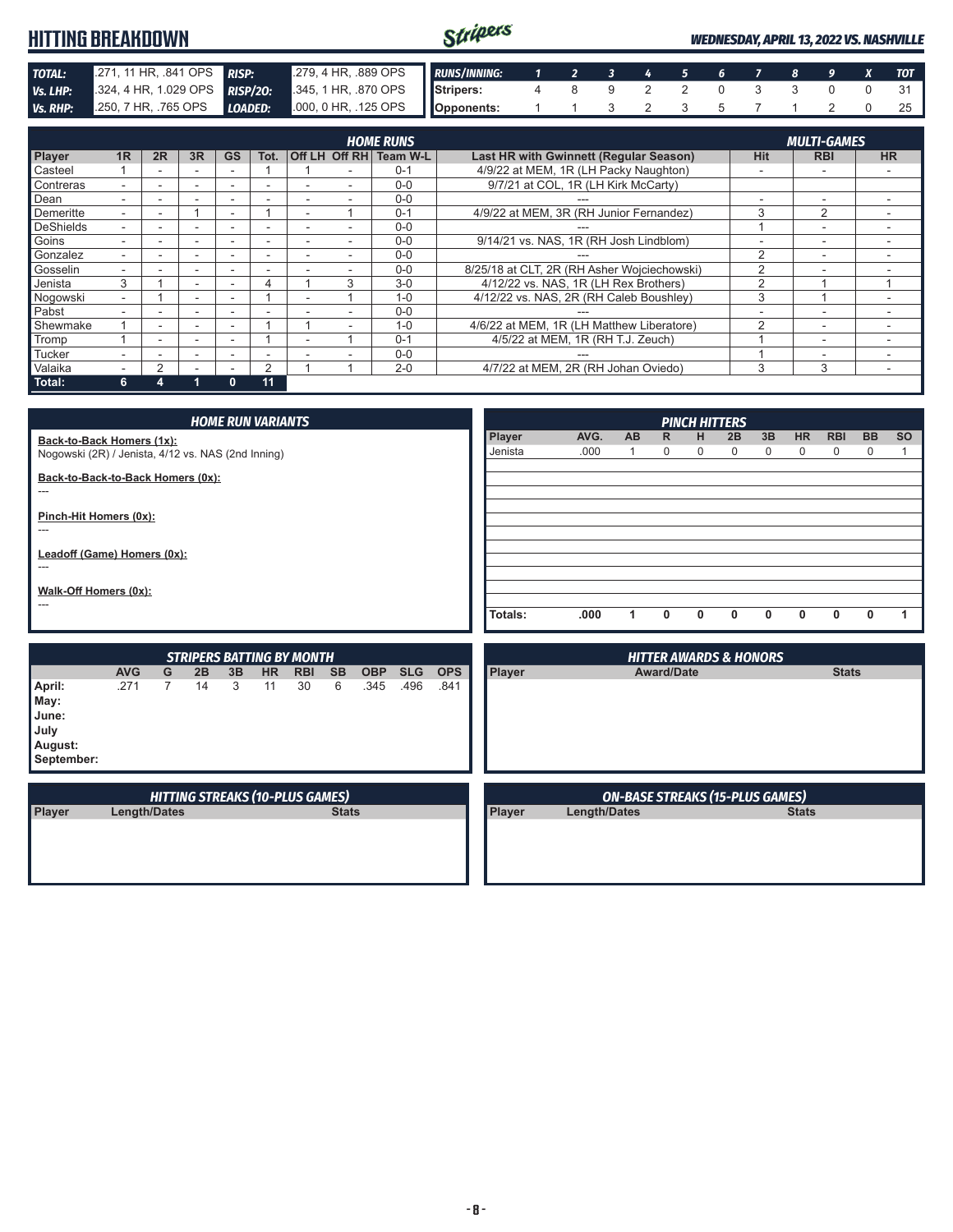### **SEASON SUMMARY**



### **TEAM HIGHS & LOWS**

| <b>OFFENSE:</b>                                                     |  |
|---------------------------------------------------------------------|--|
|                                                                     |  |
|                                                                     |  |
|                                                                     |  |
|                                                                     |  |
|                                                                     |  |
|                                                                     |  |
|                                                                     |  |
|                                                                     |  |
| Most Home Runs, Inning 2 (2x, last: 2nd Inning, 4/12 vs. Nashville) |  |
|                                                                     |  |
|                                                                     |  |
|                                                                     |  |
|                                                                     |  |
|                                                                     |  |
|                                                                     |  |
|                                                                     |  |
|                                                                     |  |
| <b>PITCHING:</b>                                                    |  |
|                                                                     |  |
|                                                                     |  |
|                                                                     |  |
| Fewest Runs Allowed Game 2.2 (2x last: 4/7 at Memphis)              |  |
|                                                                     |  |

Most Hits Allowed, Game ...................................................... 10 (4/12 vs. Nashville) Fewest Hits Allowed, Game ........................................................5 (4/6 at Memphis) Most Home Runs Allowed, Game ...............................................3 (4/9 at Memphis) Most Hit Batsmen, Game ..........................................................2 (4/10 at Memphis) Most Wild Pitches, Game ............................................................2 (4/8 at Memphis)

Most Double Plays Turned, Game ..............................................2 (4/5 at Memphis) Most Triple Plays Turned, Game ...................................................................... None Most Errors, Game ........................................................ 1 (2x, last: 4/9 at Memphis) Most Stolen Bases Allowed, Game ............................. 2 (3x, last: 4/10 at Memphis) Most Caught Stealing, Game ....................................................1 (4/10 at Memphis)

**TEAM MISCELLANEOUS** Largest Margin of Victory.............................3 Runs (2x, last: 4/10 at Memphis, 6-3) Largest Margin of Defeat.................................1 Run (3x, last: 4/9 at Memphis, 7-8) Largest Comeback Win .........................................1 Run (4/6 at Memphis, 0-1, 5-3) Largest Blown Lead (Loss) ..................................3 Runs (4/9 at Memphis, 4-1, 7-8) Longest Game, Innings ..............................................9 (7x, last: 4/12 vs. Nashville) Longest Game, Time ............................................................3:23 (4/10 at Memphis) Longest 9.0-Inning Game, Time ...........................................3:23 (4/10 at Memphis) Shortest 9.0-Inning Game, Time ............................................2:34 (4/8 at Memphis) Largest Home Attendance ................................................ 5,018 (4/12 vs. Nashville) Largest Road Attendance .....................................................3,622 (4/9 at Memphis) Longest Total Delay............................................................ 0:12 (4/12 vs. Nashville) Long Multi-Game Scoring Drought ................................................................... None Long Multi-Game Scoreless Streak .................................................................. None

#### **INDIVIDUAL HIGHS & LOWS**

| Hit-by-Pitch………………………………………………1 (3x, last: Tucker, 4/12 vs. Nashville) |  |
|------------------------------------------------------------------------|--|
|                                                                        |  |
|                                                                        |  |
|                                                                        |  |

#### **PITCHING (GAME):**

**HITTING (GAME):**

#### **DEFENSE (GAME):**

### **STREAKS**

| OFFENSIVE (LONGEST IN 2022 ONLY): |  |  |
|-----------------------------------|--|--|
|-----------------------------------|--|--|

| Multi-Hit Game Streak 2 Games (4x, last: Y. Gonzalez, 4/9-Current) |
|--------------------------------------------------------------------|

#### **PITCHING (LONGEST IN 2022 ONLY):**

19 Runs ....................................................................................... 5/7/21 at Charlotte 10 Runs in an Inning.................................................4/17/11 at Durham (6th Inning) 23 Hits .........................................................................................8/19/12 at Durham Get No-Hit................................................7/5/19-G1 vs. Durham (3 Pitchers, 7.0 IP) 8 Doubles ....................................................................................... 4/8/14 at Norfolk 3 Triples..................................................................................8/20/16 vs. Rochester 6 Homers.....................................................................................5/24/19 vs. Norfolk 3 Homers in an Inning ..............................................5/8/21 at Charlotte (6th Inning) 10 Extra-Base Hits......................................................................8/2/19 vs. Charlotte 5 Stolen Bases ............................................................................4/27/10 vs. Norfolk 12 Walks.................................................................................... 7/15/21 at Charlotte 18 Strikeouts....................................................................... 6/13/19 at Lehigh Valley Ground Into a Triple Play........................................................... 7/30/21 at Memphis 28-Inning Scoring Drought.................................................4/23/16-4/26/16 (28.2 IP)

22 Runs Allowed........................................................................7/13/12 at Louisville 10 Runs Allowed in an Inning .....................................4/9/13 at Durham (1st Inning) 23 Hits Allowed ..........................................................................7/13/12 at Louisville No-Hitter ....................................................................................6/30/16 at Louisville 6 Homers Allowed ..................................................................... 7/18/21 at Charlotte 21 Strikeouts..................................................................................6/10/11 at Toledo 11 Walks Allowed ................................................................6/21/16 vs. Indianapolis 28-Inning Scoreless Streak .................................................6/9/17-6/13/17 (28.0 IP) **TEAM DEFENSE:** Turn a Triple Play .........................6/5/21 vs. Jacksonville (Camargo-Kipnis-Snider) Commit 5 Errors ..........................................................................8/17/10 vs. Norfolk **TEAM MISCELLANEOUS:** 18-Run Margin of Victory .......................................... 5/7/21 at Charlotte (Won 19-1) 21-Run Margin of Defeat .........................................7/13/12 at Louisville (Lost 1-22)

### **LAST TIME IT HAPPENED (GWINNETT REGULAR-SEASON HISTORY)**

**TEAM OFFENSE:**

**TEAM PITCHING:**

#### **INDIVIDUAL OFFENSE:**

**DEFENSE:**

|                                                            | Homers, Both Sides of Plate  Drew Waters (5/18/21 at Nashville)            |
|------------------------------------------------------------|----------------------------------------------------------------------------|
|                                                            |                                                                            |
|                                                            |                                                                            |
|                                                            | Back-to-Back-to-Back Homers  Arcia/Camargo/Demeritte (5/8/21 at Charlotte) |
|                                                            |                                                                            |
|                                                            |                                                                            |
|                                                            |                                                                            |
|                                                            |                                                                            |
|                                                            |                                                                            |
|                                                            |                                                                            |
|                                                            |                                                                            |
|                                                            |                                                                            |
|                                                            |                                                                            |
|                                                            |                                                                            |
|                                                            |                                                                            |
| <b>INDIVIDUAL PITCHING:</b><br>0.0 Institute Deutsch-Compa | <b>N</b> Lassau                                                            |

| 1110111007111101111101 |                                                                                |
|------------------------|--------------------------------------------------------------------------------|
|                        |                                                                                |
|                        | 9.0-Inning No-Hitter (Solo)Todd Redmond (5/28/10 at Louisville)                |
|                        | 9.0-Inning No-Hitter (Comb.) Wooten/Marksberry/Ramirez (6/30/16 at Louisville) |
|                        |                                                                                |
|                        |                                                                                |
|                        |                                                                                |
|                        | 21 Consecutive Saves Converted Jairo Asencio (9/6/09-8/8/11)                   |
|                        | 25.0-Inning Scoreless Streak Stephen Marek, 25.1 IP (6/6/10-8/2/10)            |
|                        |                                                                                |